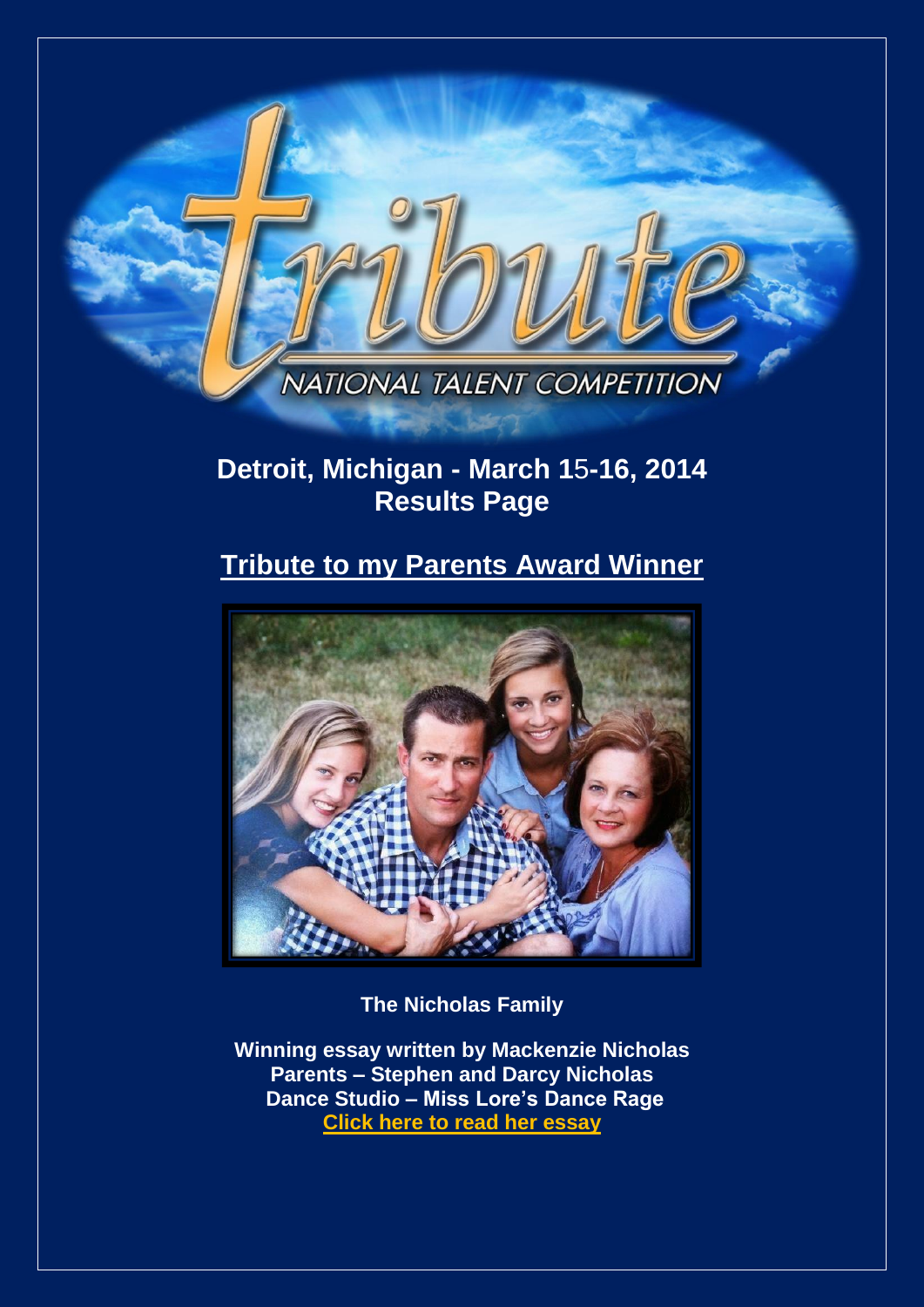### **Saturday, March 15, 2014**

### **Sportsmanship Award**

**Robert Lee School of Dance**

### **Petite Small Group/Small Group Extended Honor Level**

### **1st Place - LIFE'S A HAPPY SONG - Tap - Miss Lore's Dance Rage**

Alisyn Mendyk, Amelia Behm, Carli Clark, Cayla Cataline, Emily Krzciok

### **2nd Place - AMAZING GRACE - Ballet - Miss Lore's Dance Rage**

Allison Kaczmarczyk, Amelia Goaley, Ashlee Lenhard, Bayne Davis, Carli Clark, Cayla Cataline, Channing Sundstrom, Emily Krzciok, Kami Box

### **3rd Place - TOP HAT AND TAILS - Tap - Milford Dance Academy**

Christa Jennings, Josie Duncan, Kaylina Ortiz, Lana Bowring, Sarah Alstott

### **4th Place - DANCE APOCALYPTIC - Jazz - Milford Dance Academy**

Abagail Mendyk, Christa Jennings, Josie Duncan, Kaylina Ortiz, Lana Bowring, Leah Linton, Sarah Alstott

### **5th Place - IMPROVISATION - Open - Miss Lore's Dance Rage**

Cecilia Mackenzie, Charlie Fournier, Daniel Fournier, Elle MacKenzie

### **6th Place - GIRLZ - Hip Hop - MDM Dance Project**

Chloe Goslin, Emma Leykauf, Julia Robertson, Kennedy Kiel, Olivia Kiel, Sophia Anthus

### **Petite Small Group/Small Group Extended Supreme Level**

### **1st Place - PUT A RING ON IT - Tap - Milford Dance Academy**

Abagail Mendyk, Cassie Freiberg, Leah Linton, Libby Naughton, Nevaeh Machnak, Priyanka Patel

### **2nd Place - A LITTLE PARTY - Jazz - Milford Dance Academy**

Audrey Gabriel, Cassie Freiberg, Libby Naughton, Nevaeh Machnak, Priyanka Patel

### **Honor Level Special Awards**

### **Choreography Award (Petite)**

**Tap Small Group - TOP HAT AND TAILS - Milford Dance Academy - Kali Finley**

### **Supreme Level Special Awards**

### **Choreography Award (Petite)**

**Tap Small Group - PUT A RING ON IT - Milford Dance Academy - Brittany Knight**

### **Petite Large Group/Large Group Extended Honor Level**

### **1st Place - OH LA LA - Jazz - Milford Dance Academy**

Abby Sayles, Allison Cobb, Kaydence Bober, Landen Machnak, Lauren Lesnew, Mia Dalbis, Rachel Barber, Rachel Yeskie, Reagan Todd, Sabrina Alstott, Sydney Schafer

### **2nd Place - LIP GLOSS - Hip Hop - Robert Lee School of Dance**

Annika Kesteloot, Carmen Foster, Danyel Updike, Diamond Rush, India Jackson, Lilly Stone, Lynsey Zundel, Megan Zundel, Natalie Sikora, Shyla Mouzon, Taylor Watkins-Johnson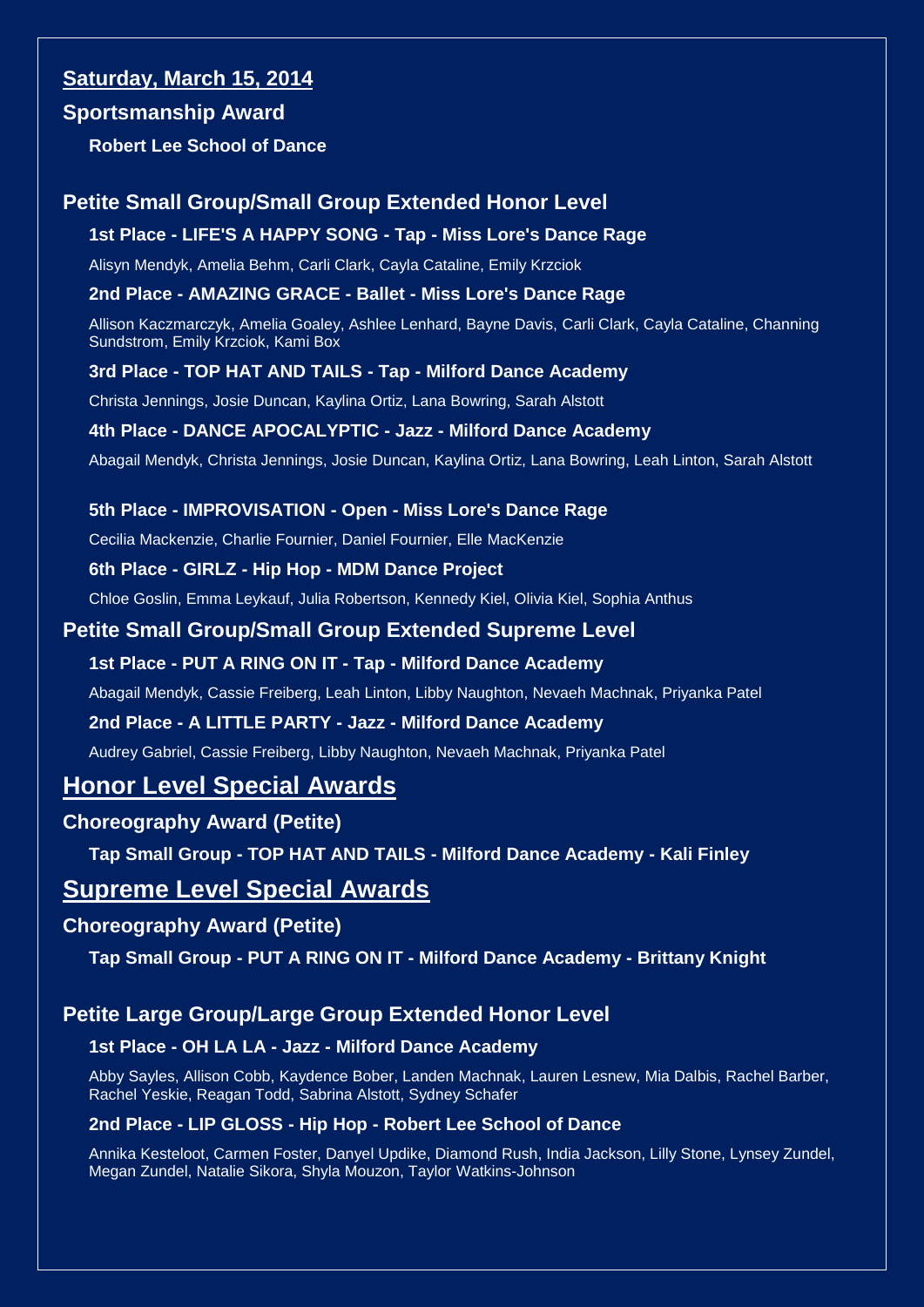### **Petite Large Group/Large Group Extended Supreme Level**

### **1st Place - MR. POSTMAN - Jazz - Underground Dance Company**

Alexis Tilotti, Ashton Posner, Autumn Reed, Bianca Ala, Evalyn Lewandowski, Haley Fehn, Julianna Currie, Kadience Westerman, Kaitlyn Tilotti, Kassandra Baroni, Kendall Danko, Laura Bordeianu, Paris Provost, Samantha Shoup, Sydney Popa

### **2nd Place - JAILHOUSE ROCK - Tap - Underground Dance Company**

Alexis Tilotti, Ashton Posner, Autumn Reed, Bianca Ala, Evalyn Lewandowski, Haley Fehn, Julianna Currie, Kadience Westerman, Kaitlyn Tilotti, Kassandra Baroni, Kendall Danko, Laura Bordeianu, Paris Provost, Samantha Shoup, Sydney Popa

## **Honor Level Special Awards**

### **Choreography Award (Petite)**

**Jazz Large Group - OH LA LA - Milford Dance Academy - Brittany Knight**

### **Supreme Level Special Awards**

### **Choreography Award (Petite)**

**Tap Large Group - JAILHOUSE ROCK - Underground Dance Company - Shannon DeBusscher**

### **Junior Solo Supreme Level**

- **1st Place - Ashlee Phillips - Lyrical - Juliana's Academy of Dance**
- **2nd Place - Mia Rubenstein - Contemporary - Juliana's Academy of Dance**
- **3rd Place - Gretchen Sawicki - Lyrical - Juliana's Academy of Dance**
- **4th Place - Alyssa Neumann - Acro/Gym - Miss Lore's Dance Rage**
- **5th Place - Madelyn Ulawtowski - Musical Theater - Juliana's Academy of Dance**
- **6th Place - Samantha Dubin - Jazz - Juliana's Academy of Dance**
- **7th Place - Sofia Isabella Lutman - Jazz - Juliana's Academy of Dance**
- **8th Place - Lydia Lesnew - Lyrical - Milford Dance Academy**
- **9th Place - Alyssa Hernandez - Ballet - Miss Lore's Dance Rage**
- **10th Place - Brock Ritter - Musical Theater - Miss Lore's Dance Rage**

### **Supreme Level Special Awards**

**Mr. Tribute Winner (Junior) Brock Ritter - Miss Lore's Dance Rage Miss Tribute 2nd Runner Up (Junior) Madelyn Ulawtowski - Juliana's Academy of Dance Miss Tribute 1st Runner Up (Junior) Gretchen Sawicki - Juliana's Academy of Dance Miss Tribute Winner (Junior) Ashlee Phillips - Juliana's Academy of Dance Costume 2nd Runner Up (Junior) Molli Langolf - Milford Dance Academy**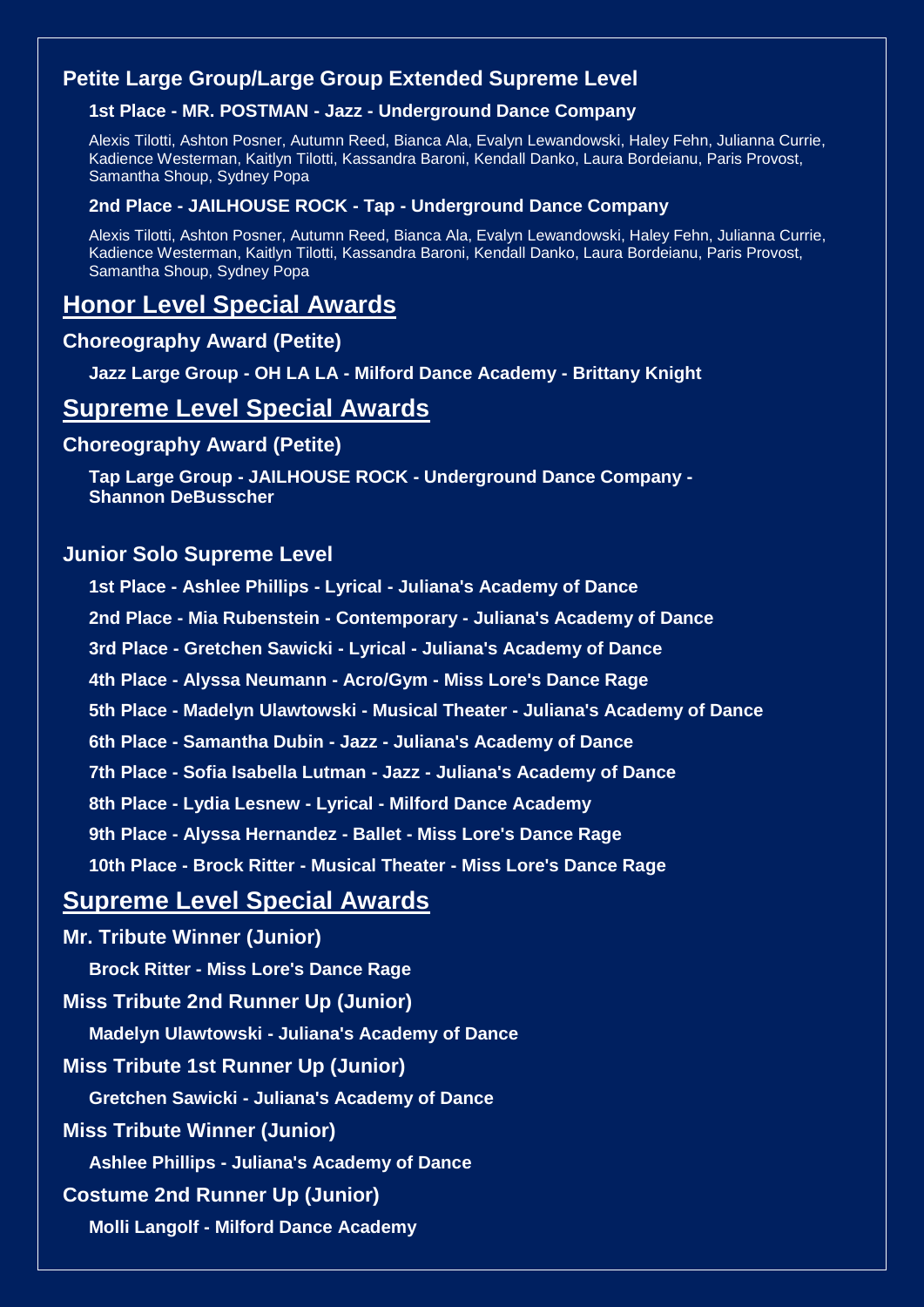### **Costume 1st Runner Up (Junior)**

**Bailey Reed - Underground Dance Company**

### **Costume Winner (Junior)**

**Melanie Szymanski - Underground Dance Company**

### **Junior Small Group/Small Group Extended Honor Level**

### **1st Place - WINGS - Jazz - MDM Dance Project**

Carly Ness, Erin Paton, Jacqueline Anthus, Marin Luxgrant, Megan Basile, Olivia Kiel

### **2nd Place - THINK - Open - Select Performance TEAM/RARA Dance Studio**

Allison Gentner, Amanda Martin, Caitlyn Wade, Emily Nagy, Grace MacFarland, Lanie Walsh, Nicola Meyer, Shannon McGlynn

### **3rd Place - THE MIX - Hip Hop - Select Performance TEAM/RARA Dance Studio**

Alana Nickelberry, Allison Gentner, Caprice Radman, Ella Miotke, Juliana Postrado, Kari Sikkelee, Nicola Meyer, Sydney Kosnic

### **4th Place - LOOK AT ME - Tap - Milford Dance Academy**

Laura Nowicki, Samantha Sayles, Sarah Nowicki, Summer Shunia

### **5th Place - DON'T YOU WORRY - Lyrical - MDM Dance Project**

Chloe Goslin, Emma Leykauf, Genna Randall, Julia Robertson, Phoebe Marx

### **6th Place - WALKING ON BROKEN GLASS - Tap - MDM Dance Project**

Carly Ness, Chloe Goslin, Hannah Travelbee, Jena Haw, Julia Robertson, Kayleigh Rienas, Olivia Kiel, Sophia Anthus

#### **7th Place - BINGO BANGO - Ballet - MDM Dance Project**

Chloe Goslin, Emma Leykauf, Genna Randall, Lila Hodgin, Phoebe Marx, Sophia Anthus

#### **8th Place - ALL AROUND THE WORLD - Jazz - Milford Dance Academy**

Aleah Schmottlach, Fionna McEwan, Jordan Kessler, Kristen Schang, Samantha Sayles, Sarah Nowicki

### **Junior Small Group/Small Group Extended Supreme Level**

### **1st Place - S-A-S-S-Y - Jazz - Milford Dance Academy**

Avery Hopper, Claire Richert, Courtney Yaldoo, Katelyn Yeskie, Lydia Lesnew, Madison McCulloch, Molli Langolf

#### **2nd Place - I WILL WAIT - Lyrical - Underground Dance Company**

Bailey Reed, Elaina Causley, Haley Nardoni, Jadeyn Kuczynski, Kaitlyn Peters, Kendall Hargreaves, Melanie **Szymanski** 

### **3rd Place - SPEAKING FRENCH - Jazz - Underground Dance Company**

Alison Loepp, Cammie Brewster, Carlee Popa, Hailey Frank, Isabella Ala, Melanie Szymanski, Sara Knotts, Sarah Cassani

#### **4th Place - BAD GIRLS - Jazz - Underground Dance Company**

Alexis Tilotti, Evalyn Lewandowski, Kadience Westerman, Kendall Danko, MaKenna Whitehead, Noelle Jankowiak, Paris Provost, Sydney Popa

### **5th Place - THRIFT SHOP - Tap - Milford Dance Academy**

Avery Hopper, Claire Richert, Courtney Yaldoo, Katelyn Yeskie, Lydia Lesnew, Taryn Lesnew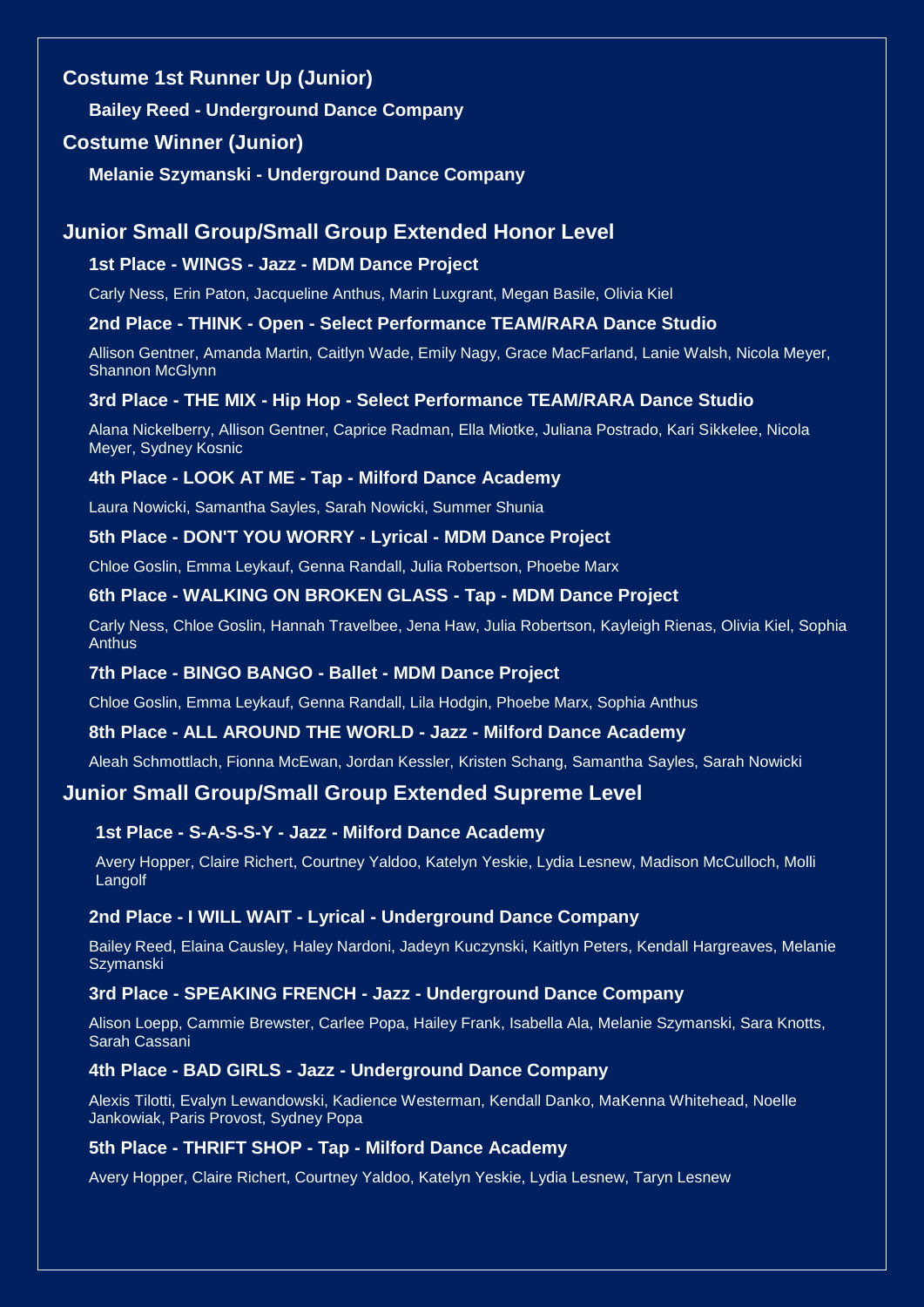### **6th Place - SAY HEY - Tap - Miss Lore's Dance Rage**

Addison Krupp, Alexis McNally, Alyssa Hernandez, Bregan Grigg, Courtney Anderson, Ella Yantz, Julia Kapala, Keelan Bromberg, Molly Dwan

### **7th Place - AMAZING GRACE - Lyrical - Underground Dance Company**

Alexis Tilotti, Evalyn Lewandowski, Kadience Westerman, Kendall Danko, MaKenna Whitehead, Noelle Jankowiak, Paris Provost, Sydney Popa

### **8th Place - BANJI - Hip Hop - Select Performance TEAM/RARA Dance Studio**

Abby Wozniak, Chloe Imlay, Christina Ferrera, Emily Nagy, Giulia Chirco, Grace MacFarland

### **9th Place - A LITTLE PARTY - Jazz - Select Performance TEAM/RARA Dance Studio**

Ashley Adiwidjaja, Brooke Tazzia, Caitlyn Wade, Caprice Radman

#### **10th Place - PORCELIAN - Lyrical - Miss Lore's Dance Rage**

Addison Krupp, Grace Anderson, Larissa Hahn, Lauren Taglauer, Madison Elliott, Mary Dwan, Sydney Schafer, Taylor Lenhard

### **Honor Level Special Awards**

### **Choreography Award (Junior)**

**Tap Small Group - WALKING ON BROKEN GLASS - MDM Dance Project - Mark McCleese**

### **Supreme Level Special Awards**

### **Choreography Award (Junior)**

**Jazz Small Group - SPEAKING FRENCH - Underground Dance Company - Shannon DeBusscher**

### **Junior Large Group/Large Group Extended Honor Level**

### **1st Place - DISCO THE NIGHT AWAY - Jazz - Select Performance TEAM/RARA Dance Studio**

Braeden Rutherford, Brooke Tazzia, Caitlyn Wade, Caprice Radman, Claire Young, Ella Miotke, Haley Parekh, Isobel Harris, Jennifer Strzelecki, Kyla DeSantis, Lanie Walsh, Nicola Meyer

#### **2nd Place - VOGUE - Jazz - MDM Dance Project**

Chloe Goslin, Ella Chene, Emma Leykauf, Genna Randall, Julia Robertson, Kayleigh Rienas, Kennedy Kiel, Lila Hodgin, Nicolina Ivanovic, Phoebe Marx, Sophia Anthus

#### **3rd Place - BENEATH YOUR BEAUTIFUL - Lyrical - Select Performance TEAM/RARA Dance Studio**

Allison Gentner, Braeden Rutherford, Claire Young, Isobel Harris, Jennifer Strzelecki, Kyla DeSantis, Lainie Hauberg, Nicola Meyer, Shannon McGlynn, Victoria Long

#### **4th Place - NATIONAL PASTIME - Musical Theater - MDM Dance Project**

Carly Ness, Chloe Goslin, Emma Leykauf, Genna Randall, Hannah Travelbee, Jacqueline Anthus, Jena Haw, Julia Robertson, Kayleigh Rienas, Lila Hodgin, Madeline Sorensen, Sophia Anthus

#### **5th Place - FIRED UP - Open - Robert Lee School of Dance**

Amiah Thomas, Carli Pares, Carmen Foster, Diamond Rush, Isabella Lowe, Isyses Mouzon, Jalissa Brown, Lynsey Zundel, Peyton Webster, Shyla Mouzon, Tyler Mach, Zaina Kaffarani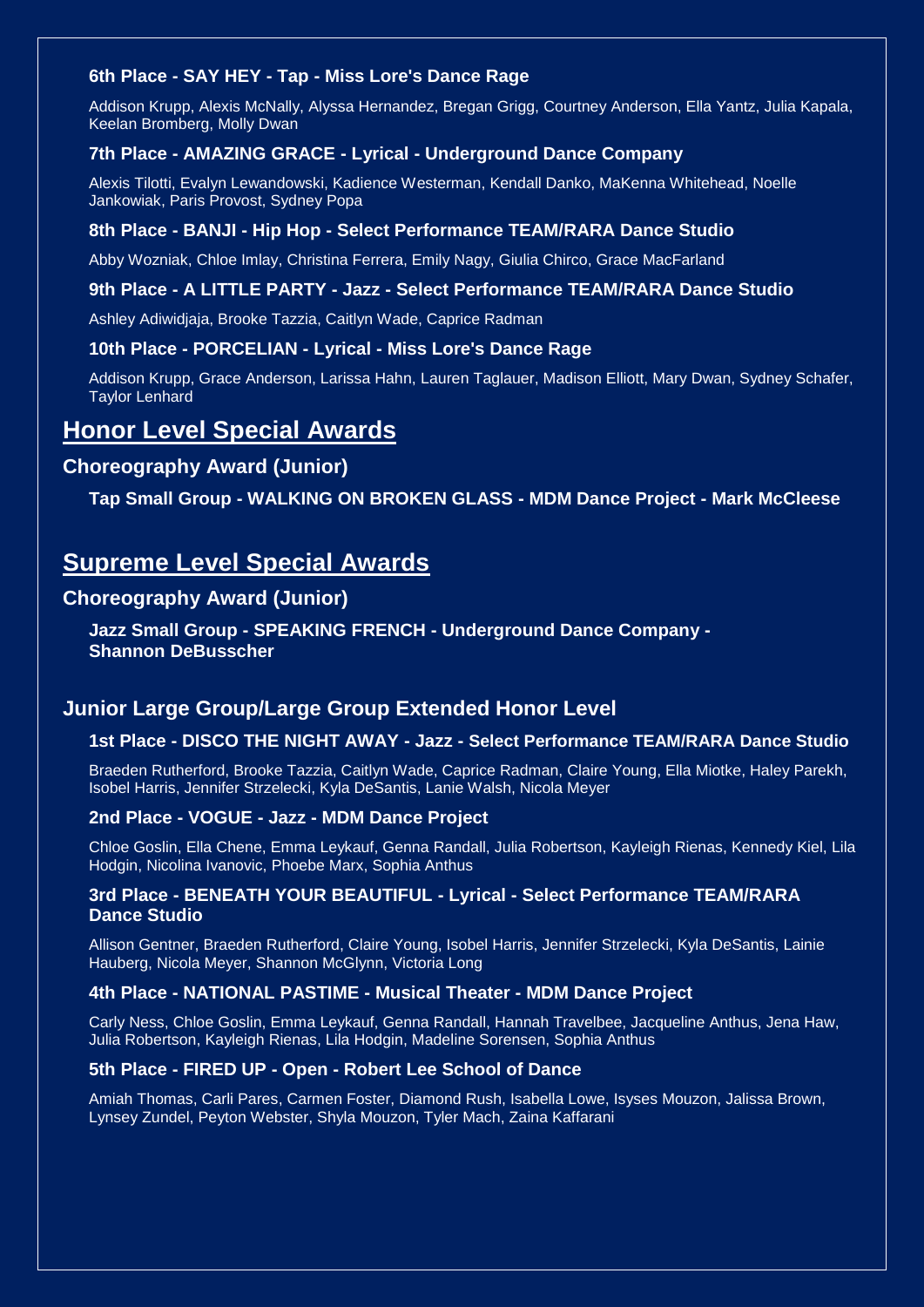### **Junior Large Group/Large Group Extended Supreme Level**

### **1st Place - RUN AWAY - Jazz - Underground Dance Company**

Alison Loepp, Bailey Reed, Brianna Melnychenko, Cammie Brewster, Carlee Popa, Elaina Causley, Hailey Frank, Haley Nardoni, Haley Schultz, Holly Misiakowski, Isabella Ala, Jadeyn Kuczynski, Kaia Lazaris, Kaitlyn Peters, Kendall Hargreaves, Melanie Szymanski, Sara Knotts, Sarah Cassani

### **2nd Place - POP DROP & ROLL - Hip Hop - Select Performance TEAM/RARA Dance Studio**

Abby Wozniak, Ashley Adiwidjaja, Brooke Tazzia, Emily Nagy, Giulia Chirco, Grace MacFarland, Isobel Harris, Jennifer Strzelecki, Lanie Walsh, Samantha Patrician

### **3rd Place - THE GHOST I KNEW - Lyrical - Underground Dance Company**

Alison Loepp, Bailey Reed, Brianna Melnychenko, Cammie Brewster, Carlee Popa, Elaina Causley, Hailey Frank, Haley Nardoni, Haley Schultz, Holly Misiakowski, Isabella Ala, Jadeyn Kuczynski, Kaia Lazaris, Kaitlyn Peters, Kendall Hargreaves, Melanie Szymanski, Sara Knotts, Sarah Cassani

### **4th Place - COOTIES - Musical Theater - Miss Lore's Dance Rage**

Addison Krupp, Carson Murphy, Elly Roese, Grace Anderson, Keelan Bromberg, Larissa Hahn, Lauren Taglauer, Madeline Leppek, Madison Elliott, Mary Dwan, Sydney Schafer, Taylor Lenhard

### **5th Place - EXCEPTIONAL - Tap - Dance Dynamics Performing Arts Center**

Abbeigh Arndt, Annalise Shore, Bria-Joelle Mayes, Christine Kim, Emma Kercorian, Hannah Basler, Kaylee Turkington, Kennedy Reynolds, Lacey Kohn, Lilia Zubieta, Morgan McCowan, Sarah Poulos

## **Honor Level Special Awards**

### **The Judges Choice Award (Junior)**

**Musical Theater Large Group - NATIONAL PASTIME - MDM Dance Project - Mark McCleese**

### **Choreography Award (Junior)**

**Jazz Large Group - DISCO THE NIGHT AWAY - Select Performance TEAM/RARA Dance Studio - Heather Lawrence**

## **Supreme Level Special Awards**

### **Choreography Award (Junior)**

**Musical Theater Large Group - COOTIES - Miss Lore's Dance Rage - Suzanne Mackenzie**

### **Junior Line/Line Extended/Production Supreme Level**

### **1st Place - SCHOOLIN LIFE - Open - Underground Dance Company**

Alexis Abu-Joudeh, Alexis Tilotti, Alicia Hart, Alison Loepp, Allie Jankowiak, Amy Young, Bailey Reed, Brianna Melnychenko, Bryana Sparks, Cammie Brewster, Carlee Popa, Cassidy Andrusz, Elaina Causley, Evalyn Lewandowski, Gabrielle DiBella, Gianna Bianchi, Hailey Frank, Haley Nardoni, Haley Schultz, Holly Misiakowski, Isabella Ala, Jadeyn Kuczynski, Kadience Westerman, Kaia Lazaris, Kaitlyn Peters, Kassandra Baroni, Kendall Danko, Kendall Hargreaves, MaKenna Whitehead, Melanie Szymanski, Noelle Jankowiak, Paris Provost, Sara Knotts, Sarah Cassani, Sydney Popa, Veronica Witting

### **2nd Place - WHEN DOVES CRY - Production - Milford Dance Academy**

Abagail Mendyk, Alaina Walsh, Amanda Kelley, Audrey Gabriel, Avery Hopper, Bailey Pietraszkiewicz, Breanne Diedrich, Cassie Freiberg, Christa Jennings, Claire Richert, Courtney Yaldoo, Jadyn Sander, Jaimee Stull, Janna Duncan, Katelyn Yeskie, Katie Lakkides, Libby Naughton, Lydia Lesnew, Mackenzie Manley, Madison McCulloch, Makenna Bastionell, Megan Miller, Molli Langolf, Natalie Heywood, Nevaeh Machnak, Olivia Sikina, Priyanka Patel, Sara Cipriano, Sarah Alstott, Taryn Lesnew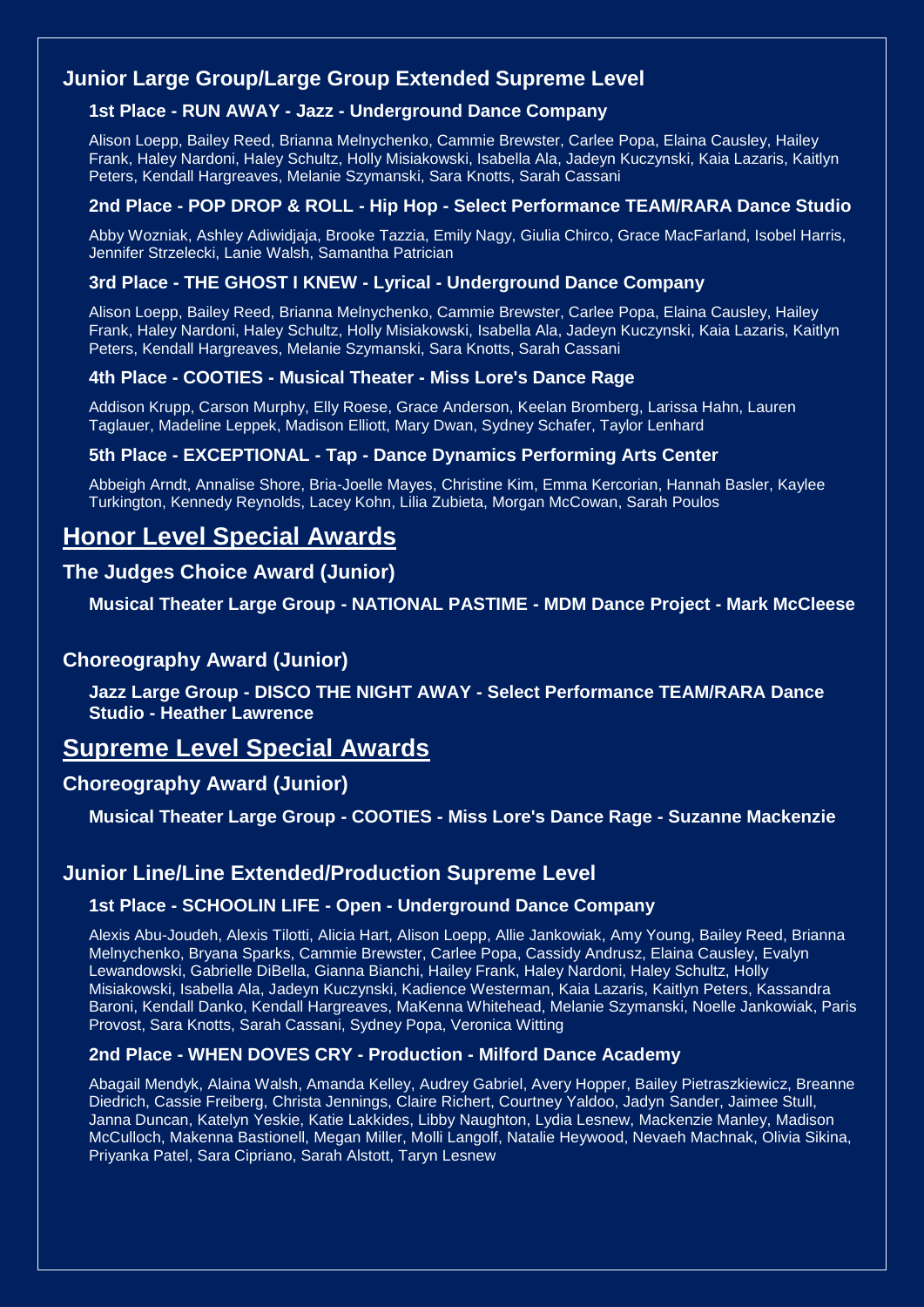### **Junior Line/Line Extended/Production Honor Level**

### **1st Place - CALIFORNIA - Production - MDM Dance Project**

Alayna Demetrakeas, Caitlyn O'leary, Carly Ness, Chloe Goslin, Ella Chene, Emily Bakotich, Emma Leykauf, Erin Paton, Genna Randall, Haley Duhr, Hannah Travelbee, Jacqueline Anthus, Jena Haw, Jennie Angelo, Jennifer Kolpasky, Julia Fadanelli, Julia Robertson, Kayleigh Rienas, Kennedy Kiel, Lila Hodgin, Madeline Sorensen, Marin Luxgrant, Megan Basile, Nicole Jandreski, Nicolina Ivanovic, Olivia Kiel, Phoebe Marx, Samantha Crowley, Samantha Lyszak, Sophia Anthus

### **Teen Small Group/Small Group Extended Honor Level**

### **1st Place - HARLEM - Tap - DeCamp's Spotlight School of Dance**

Chloe Spear, Emma Rhodes, Hailey Bond, Hannah Blazen, Sadie Willingham

#### **2nd Place - NICEST KIDS IN TOWN - Musical Theater - Underground Dance Company**

Alexis Paris, Makayla Wakeman, MaKenna Whitehead, Marina Sacco, Skylar Nankervis, Taylour Gray

### **3rd Place - AND I TRY - Jazz - MDM Dance Project**

Hannah Travelbee, Jena Haw, Julia Fadanelli, Madeline Sorensen, Samantha Lyszak

### **4th Place - RAINDROPS - Ballet - MDM Dance Project**

Hannah Travelbee, Jena Haw, Julia Fadanelli, Madeline Sorensen, Samantha Lyszak

### **5th Place - WIDE AWAKE - Lyrical - MDM Dance Project**

Carly Ness, Hannah Travelbee, Madeline Sorensen, Samantha Lyszak

### **Teen Small Group/Small Group Extended Supreme Level**

### **1st Place - YELLOW BRICK ROAD - Contemporary - Miss Lore's Dance Rage**

Anna Stark, Carleigh Plarske, Malena Facundo, Morgan Schafer

#### **2nd Place - WOMAN'S WORK - Lyrical - Miss Lore's Dance Rage**

Amanda Neumann, Anna Stark, Carleigh Plarske, Lindsay Trahan, Malena Facundo, Mallory Wenglikowski, Morgan Schafer, Sara Reilly, Sasha Titus

#### **3rd Place - SWEET NOTHING - Lyrical - Underground Dance Company**

Alexandrea Vizzaccaro, Bianca Geric, Emily Forth, Jadeyn Kuczynski, Jessica Miesch, Kendall Hargreaves, MacKenzie Verellen, McKenna Petack

#### **4th Place - BUBBLY - Tap - Robert Lee School of Dance**

Bobbi Savino, Brianna Patania, Crystal Pinard, Natalie Clark, Robyn Wilson, Veronica Weaver

### **5th Place - SOLITUDE - Contemporary - Underground Dance Company**

Bianca Geric, Haley Nardoni, Jadeyn Kuczynski, Kendall Hargreaves, Kristine Anderson, MacKenzie Verellen, Madison Genord, McKenna Petack

#### **6th Place - PEOPLE HELP THE PEOPLE - Lyrical - Select Performance TEAM/RARA Dance Studio**

Alicia Ringwood, Claire He, Giulia Chirco, Jacqueline Lau, Karlena Rajel, Katrina Adams

#### **7th Place - IDENTITY - Modern - Milford Dance Academy**

Breanne Diedrich, Jaimee Stull, Katie Lakkides, Mackenzie Manley, Megan Miller

### **8th Place - RIGHT NOW - Jazz - Select Performance TEAM/RARA Dance Studio**

Ashley Adiwidjaja, Christina Ferrera, Claire He, Denise Rauschendorfer, Ellie Bozynski, Giulia Chirco, Grace MacFarland, Jacqueline Lau, Katrina Adams

### **9th Place - THIS IS THE MOTOR CITY - Open - Select Performance TEAM/RARA Dance Studio**

Alicia Ringwood, Allison Gu, Andrea Cota-Avila, Jackie Rola, Kelly Gustafson, Lauren Janney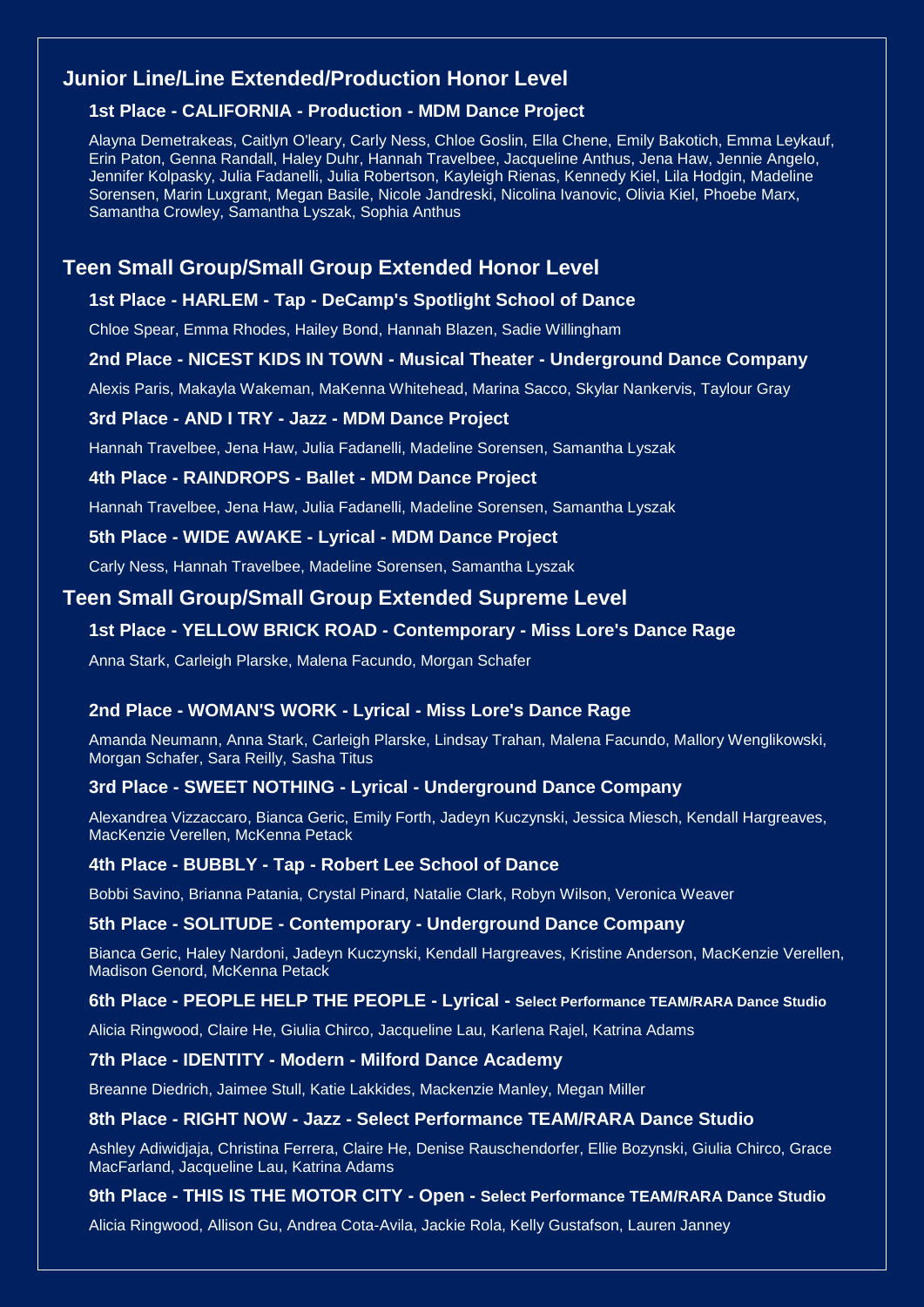### **10th Place - BLACKBIRD - Open - Miss Lore's Dance Rage**

Addison Krupp, Amanda Neumann, Carson Murphy, Elly Roese, Lauren Taglauer, Mary Dwan, Taylor Lenhard

### **Honor Level Special Awards**

### **Choreography Award (Teen)**

**Musical Theater Small Group - NICEST KIDS IN TOWN - Underground Dance Company – Haley Misiakowski**

## **Supreme Level Special Awards**

### **Choreography Award (Teen)**

**Lyrical Small Group - SWEET NOTHING - Underground Dance Company - Shannon DeBusscher**

### **Teen Large Group/Large Group Extended Honor Level**

### **1st Place - FIX YOU - Lyrical - Underground Dance Company**

Alexis Paris, Alyssa Fogolini, Brianna Melnychenko, Hailey Frank, Jessica Duby, Makayla Wakeman, MaKenna Whitehead, Marina Sacco, Noelle Jankowiak, Sabrina Stigall, Samantha Misovski, Skylar Nankervis, Taylour **Gray** 

### **2nd Place - CAN'T TURN YOU LOOSE - Jazz - Underground Dance Company**

Alexis Paris, Alyssa Fogolini, Brianna Melnychenko, Hailey Frank, Jessica Duby, Makayla Wakeman, MaKenna Whitehead, Marina Sacco, Noelle Jankowiak, Sabrina Stigall, Samantha Misovski, Skylar Nankervis, Taylour **Gray** 

### **3rd Place - BACK TO THE FUTURE - Hip Hop - Robert Lee School of Dance**

Amanda Tayor, Brianna Cole, Caitline Lupanoff, Dakota Douthat, Deja Rush, Kristina Andes, Lindsey Stoddart, Mea Hakeem, Micaela McLean, Natalia Everly, Rachel Dudek, Scolen Fullen, Scoyauna Fullen, Shelby Chapo, Zachary Lyons

### **Teen Large Group/Large Group Extended Supreme Level**

### **1st Place - SCHINDLER'S LIST - Extended Open - Underground Dance Company**

Alexandrea Vizzaccaro, Alexis Jendza, Bailey Reed, Bianca Geric, Chris Clark, Christina Sprunk, Elaina Causley, Emily Forth, Haley Nardoni, Haley Schultz, Hollie Andrusz, Jadeyn Kuczynski, Jessica Miesch, Kendall Hargreaves, Kristine Anderson, MacKenzie Verellen, Madison Calcaterra, McKenna Petack, Samantha **Calcaterra** 

### **2nd Place - HALO - Contemporary - Underground Dance Company**

Alexis Jendza, Bailey Reed, Bryana Sparks, Christina Sprunk, Elaina Causley, Emily Forth, Gabrielle DiBella, Haley Nardoni, Jadeyn Kuczynski, Kendall Hargreaves, Kristine Anderson, MacKenzie Verellen, Madie Tortomasi, Madison Calcaterra, Madison Genord, McKenna Petack, Melanie Szymanski, Samantha Calcaterra

#### **3rd Place - MY GIRL - Jazz - Underground Dance Company**

Alexis Abu-Joudeh, Allie Jankowiak, Alyssa Brewster , Bryana Sparks, Cassidy Andrusz, Chris Clark, Crystal Farris, Emily Forth, Gabrielle DiBella, Haley Nardoni, Heather Misiakowski, Kaitlin Brewer, Kristine Anderson, Lexi Nicol, Madie Tortomasi, Madison Genord, Marissa Zomponti, McKenna Petack, Melanie Edwards

#### **4th Place - SWAGGG - Hip Hop - Select Performance TEAM/RARA Dance Studio**

Allison Gu, Anna Cloutier, Chloe Imlay, Christina Ferrera, Denise Rauschendorfer, Ellie Bozynski, Ellie Carl, Katrina Adams, Kelly Gustafson, Natalie Dunn, Olivia Gregg, Sarah Ringwood, Stephanie Platz

#### **5th Place - BROKEN CROWN - Open - Underground Dance Company**

Alexis Abu-Joudeh, Allie Jankowiak, Alyssa Brewster , Bryana Sparks, Cassidy Andrusz, Chris Clark, Crystal Farris, Emily Forth, Gabrielle DiBella, Haley Nardoni, Heather Misiakowski, Kaitlin Brewer, Kristine Anderson, Madie Tortomasi, Madison Genord, McKenna Petack, Melanie Edwards, Morgan Nicol, Shayna Jenkins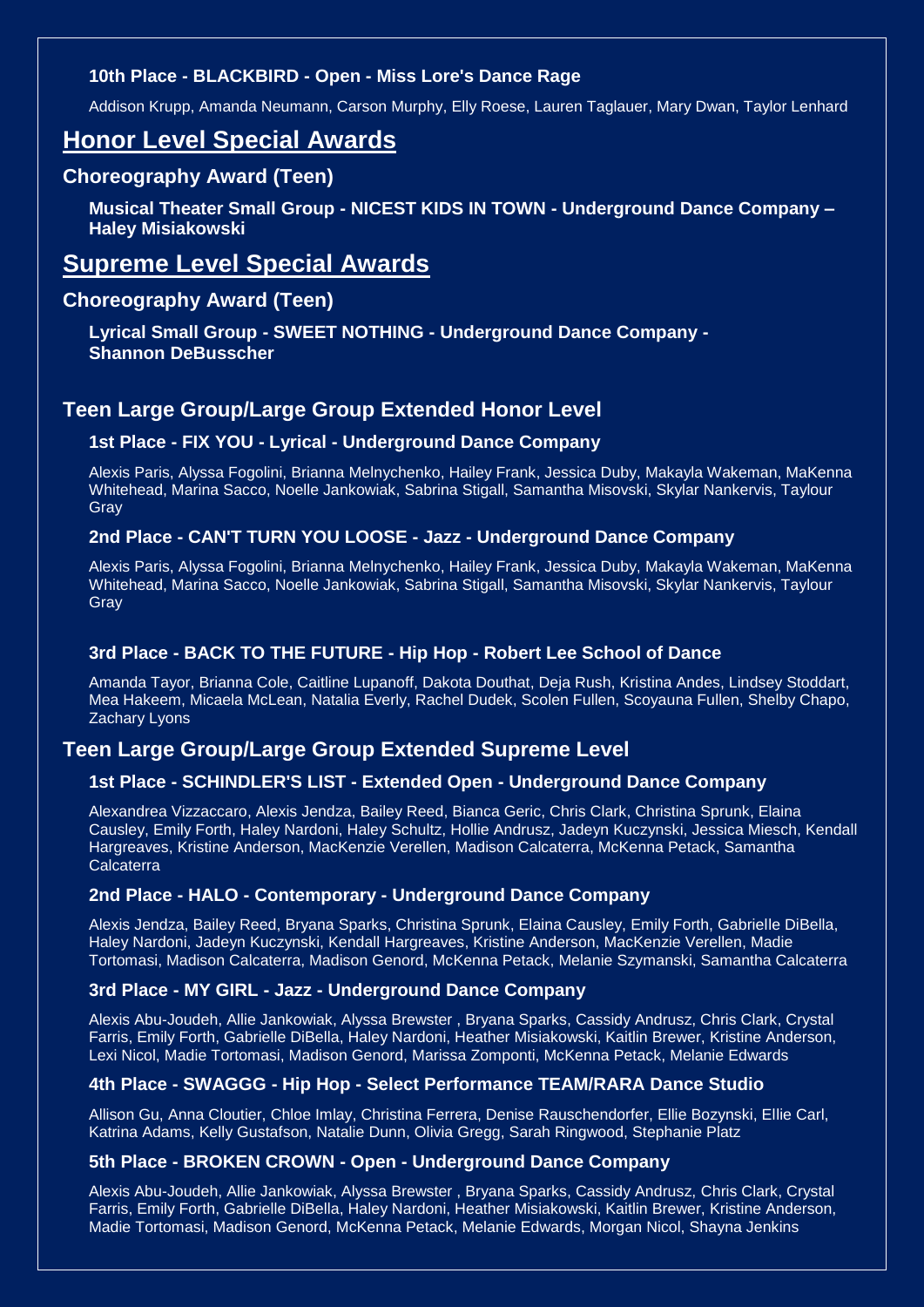### **6th Place - RUN ME OUT - Lyrical - Underground Dance Company**

Alexis Abu-Joudeh, Alicia Hart, Allie Jankowiak, Alyssa Brewster , Amy Young, Arley Carrier, Ashley Kibzey, Cassidy Andrusz, Crystal Farris, Elise White, Gianna Bianchi, Katelyn Belanger, Kayla Mandziara, Lexi Nicol, Lilly Santavicca, Marissa Zomponti, Morgan Nicol, Sara Knotts, Veronica Witting

### **7th Place - TAPESTRY - Tap - DeCamp's Spotlight School of Dance**

Allison Seeley, Ashley Symons, Hailey Bond, Hannah Swanson, Jaymie Omron, Jessica Hush, Mallory Noyce, Quinnay Hester, Sadie Willingham, Sarah Kennedy, Sidney Schuette, Sophia Mervenne, Taylor Hudgins

### **8th Place - BODY ACHE - Hip Hop - Underground Dance Company**

Alexis Abu-Joudeh, Alicia Hart, Alyssa Brewster , Arley Carrier, Ashton Posner, Cammie Brewster, Chris Clark, Crystal Farris, Gabrielle DiBella, Katelyn Belanger, Lexi Spiegel, Lilly Santavicca, Madison Genord, MaKenna Whitehead, Stephanie Belprez, Taylour Gray

### **9th Place - TEN'S ACROSS THE BOARD - Jazz - Underground Dance Company**

Alexis Abu-Joudeh, Alicia Hart, Alyssa Brewster , Amy Young, Arley Carrier, Ashley Kibzey, Cassidy Andrusz, Crystal Farris, Elise White, Gianna Bianchi, Katelyn Belanger, Kayla Mandziara, Lexi Nicol, Lilly Santavicca, Marissa Zomponti, Morgan Nicol, Sara Knotts, Veronica Witting

#### **10th Place - POWER OF A DREAM - Lyrical - Dance Dynamics Performing Arts Center**

Abbeigh Arndt, Annalise Shore, Emma Kercorian, Jared Grimes, Kaylee Turkington, Kennedy Reynolds, Lacey Kohn, Lilia Zubieta, Matthew Brodbeck, Morgan McCowan, Suzanne MacDermaid, Taylor Jordan

### **Teen Line/Line Extended/Production Honor Level**

### **1st Place - WONDER WOMAN - Jazz - DeCamp's Spotlight School of Dance**

Alex Trieloff, Aliiah Esquivel, Allie Gerrish, Alyssa Jenkins, Anna Heiberger, Ashlyn Dunham, Brogen Witucki, Caitlin Heimburg, Chloe Spear, Daisy Bindas, Ellie Clemens, Emily Briggs, Emma Rhodes, Emma Sorenson, Emma Swanson, Hailey Bond, Hali Crow, Hannah Blazen, Hannah Swanson, Hope Roth, Isabelle Sparks, Jaymie Omron, Jennifer Bloch, Kate Heiberger, Mackenzie Freeman, Maddilyn Seeley, Madeline Tremblay, Meghan Donnelly, Paige Elliott, Paige Matthews, Quinn Hilliker, Riley Ward, Sadie Willingham, Sara Simpson, Sarah Walker, Sidney Schuette, Skyelar Herriman, Sophia Mervenne, Stephanie Marceau, Taylor Carto

#### **2nd Place - CLUB DISNEY - Jazz - Dance Dynamics Performing Arts Center**

Abbey Biediger, Aimee Poirier, Alexis Ulmer, Allie Cyrek, Alyssa Tisch, Breck Shankleton, Brienna Russ, Caitlyn Hawley, Emily Ross, Farah Mahdi, Gabrielle Dettore, Isabella Jungman, Isabella Manganello, Jake Gamit, Juliana Manganello, Kailey Murray, Kierah Streather, Lindsey Grimes, Madeline Tinskey, Madi Sierakowski, Madison McDonald, Madison Thompson, Mia Crawford, Olivia Sergeant, Payton Jordan, Rachel Napier, Renata Terrazzan, Rowen Abraham, Sophia Goldapper, Sophia Wolf, Sophina Phillips, Sydney Matuska, Sydney Tinson, Valerie Galloway

### **Teen Line/Line Extended/Production Supreme Level**

#### **1st Place - DIVINE MISS - Production - Underground Dance Company**

Alexandrea Vizzaccaro, Alexis Abu-Joudeh, Alexis Jendza, Alexis Tilotti, Alicia Hart, Alison Loepp, Allie Jankowiak, Alyssa Brewster , Amy Young, Arley Carrier, Ashley Kibzey, Bailey Reed, Bianca Geric, Brianna Melnychenko, Bryana Sparks, Cammie Brewster, Carlee Popa, Cassidy Andrusz, Chris Clark, Christina Sprunk, Crystal Farris, Elaina Causley, Elise White, Emily Forth, Gabrielle DiBella, Gianna Bianchi, Gwen Kulin, Hailey Frank, Haley Nardoni, Haley Schultz, Heather Misiakowski, Hollie Andrusz, Holly Misiakowski, Isabella Ala, Jadeyn Kuczynski, Jessica Miesch, Kaia Lazaris, Kaitlin Brewer, Kaitlyn Peters, Katelyn Belanger, Kayla Mandziara, Kendall Danko, Kendall Hargreaves, Kristine Anderson, Lexi Nicol, Lexi Spiegel, Lilly Santavicca, MacKenzie Verellen, Madie Tortomasi, Madison Calcaterra, Madison Genord, MaKenna Whitehead, Marisa Reiss, Marissa Zomponti, McKenna Petack, Melanie Edwards, Melanie Szymanski, Morgan Nicol, Noelle Jankowiak, Samantha Calcaterra, Sara Knotts, Sarah Cassani, Shayna Jenkins, Sydney Popa, Veronica Witting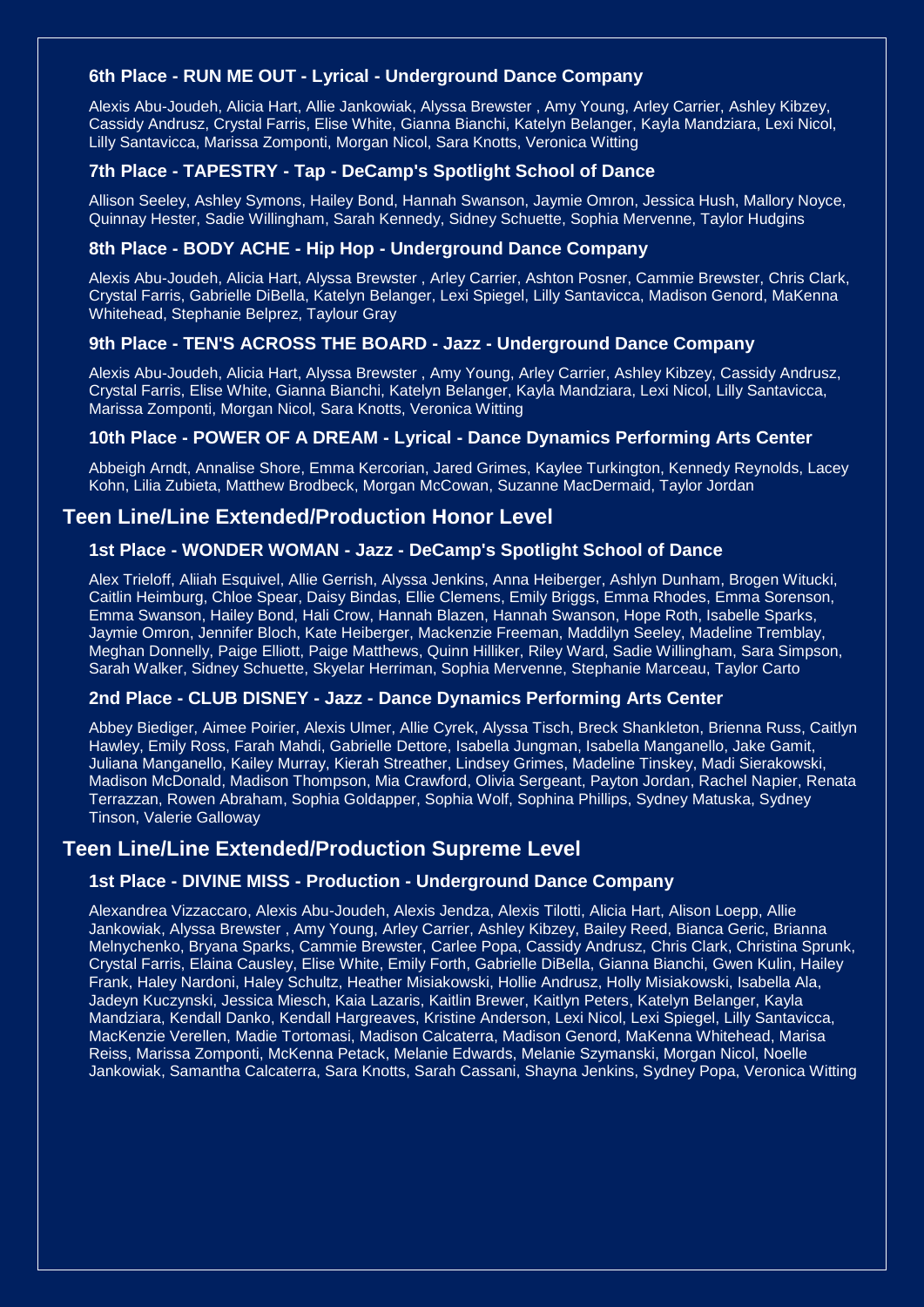### **2nd Place - CAN'T HOLD US - Extended Open - DeCamp's Spotlight School of Dance**

Alex Trieloff, Aliiah Esquivel, Allie Gerrish, Allison Seeley, Alyssa Adas, Alyssa Jenkins, Amber Moffatt, Anna Heiberger, Ashley Darga, Ashley Symons, Ashlyn Dunham, Austin Szumowicz, Bayleigh Ivan, Brogen Witucki, Brookelyn Guynn, Caitlin Heimburg, Casandra Legacy, Chelsea Fink, Chloe Spear, Daisy Bindas, Ellie Clemens, Emily Briggs, Emma Rhodes, Emma Sorenson, Emma Swanson, Hailey Bond, Hali Crow, Hannah Blazen, Hannah Swanson, Hope Roth, Isabelle Sparks, Jaymie Omron, Jazmyn Norman, Jennifer Bloch, Jessica Hush, Kaitlyn Sallans, Kate Heiberger, Kiley Corcoran, MacKenzie Clark, Mackenzie Freeman, Maddilyn Seeley, Madeline Tremblay, Madi Stapleton, Mallory Noyce, Meghan Donnelly, Michelle Moffatt, Monica Fee, Morgan Pattan, Paige Elliott, Paige Matthews, Quinn Hilliker, Quinnay Hester, Riley Ward, Sadie Willingham, Samantha Dunning, Samantha McKechnie, Sara Simpson, Sarah Kennedy, Sarah Walker, Sidney Schuette, Skyelar Herriman, Sophia Mervenne, Stephanie Marceau, Tarah Lawitzke, Taylor Carto, Taylor **Hudgins** 

#### **3rd Place - RHYTHM NATION - Hip Hop - Select Performance TEAM/RARA Dance Studio**

Abby Wozniak, Alana Nickelberry, Allison Gentner, Allison Gu, Anna Cloutier, Ashley Adiwidjaja, Brooke Tazzia, Caprice Radman, Chloe Imlay, Christina Ferrera, Denise Rauschendorfer, Ella Miotke, Ellie Bozynski, Ellie Carl, Emily Nagy, Giulia Chirco, Grace MacFarland, Isobel Harris, Jennifer Strzelecki, Juliana Postrado, Kari Sikkelee, Katrina Adams, Kelly Gustafson, Lanie Walsh, Natalie Dunn, Nicola Meyer, Olivia Gregg, Samantha Patrician, Sarah Ringwood, Stephanie Platz, Sydney Kosnic

#### **4th Place - SOUNDSATIONAL - Jazz - Dance Dynamics Performing Arts Center**

Adrienne Culley, Afton Rybicki, Alex Yakovenko, Ashley Peitz, Cameron Sirian, Coco DelSignore, Darby Jensen, Emily King, Jack Murphy, Jadah Mahdi, Jillian Marshick, Katie Daniel, Kayla Hydorn, Kennedy Turkington, Kristine Palka, Kyle Samuel, LaQuira Young, Lauren Boufford, Matthew Brodbeck, Matyja Link, Max Golden, Nicholas Bither, Nikita Krylov, Nikki Noble, Quintez Young, Rachel Cozart, Sarah Daniel

#### **5th Place - LET'S BE BAD - Musical Theater - Select Performance TEAM/RARA Dance Studio**

Alicia Ringwood, Allison Gentner, Allison Gu, Andrea Cota-Avila, Anna Cloutier, Ashley Adiwidjaja, Braeden Rutherford, Brooke Tazzia, Caitlyn Wade, Caprice Radman, Christina Ferrera, Claire He, Claire Young, Denise Rauschendorfer, Ella Miotke, Ellie Bozynski, Giulia Chirco, Grace MacFarland, Haley Parekh, Isobel Harris, Jackie Rola, Jacqueline Lau, Jennifer Strzelecki, Karlena Rajel, Katrina Adams, Kelly Gustafson, Lanie Walsh, Lauren Janney, Nicola Meyer, Sarah Ringwood, Stephanie Platz

### **6th Place - LADIES & GENTLEMEN, ELVIS PRESLEY - Extended Tap - Robert Lee School of Dance**

Abigail Said, Amiah Thomas, Bobbi Savino, Brianna Patania, Bryana Lynch, Carmen Foster, Crystal Pinard, Diamond Rush, Isabella Lowe, Isyses Mouzon, Jada Enrci, Jenna Kaffarani, Julianne Sersen, Kara Andes, Kaylee Czarnik, Khloe Strauss, Kristina Andes, Lindsey Houck, Lynsey Zundel, McKenzy Lynch, Mea Hakeem, Mya Kaffarani, Natalie Clark, Robyn Wilson, Scolen Fullen, Scoyauna Fullen, Tyler Mach, Veronica Weaver, Victoria Campbell

#### **7th Place - RIGHT NOW - Open - DeCamp's Spotlight School of Dance**

Alex Trieloff, Aliiah Esquivel, Allie Gerrish, Allison Seeley, Alyssa Adas, Alyssa Jenkins, Anna Heiberger, Ashley Darga, Ashley Symons, Ashlyn Dunham, Austin Szumowicz, Bayleigh Ivan, Brogen Witucki, Brookelyn Guynn, Caitlin Heimburg, Casandra Legacy, Chloe Spear, Daisy Bindas, Ellie Clemens, Emily Briggs, Emma Rhodes, Emma Sorenson, Emma Swanson, Hailey Bond, Hali Crow, Hannah Blazen, Hannah Swanson, Hope Roth, Isabelle Sparks, Jaymie Omron, Jazmyn Norman, Jennifer Bloch, Jessica Hush, Josh Cornett, Kaitlyn Sallans, Kate Heiberger, Kiley Corcoran, MacKenzie Clark, Mackenzie Freeman, Maddilyn Seeley, Madeline Tremblay, Madi Stapleton, Mallory Noyce, Meghan Donnelly, Michelle Moffatt, Monica Fee, Morgan Pattan, Paige Elliott, Paige Matthews, Quinn Hilliker, Quinnay Hester, Riley Ward, Sadie Willingham, Samantha Dunning, Samantha McKechnie, Sara Simpson, Sarah Kennedy, Sarah Walker, Sidney Schuette, Skyelar Herriman, Sophia Mervenne, Stephanie Marceau, Steven Prine, Tarah Lawitzke, Taylor Carto, Taylor Hudgins, Thomas Swanson, Tim Morris, Tyler Prine

### **8th Place - EARTH SONG - Lyrical - Robert Lee School of Dance**

Abigail Said, Amiah Thomas, Bobbi Savino, Brianna Patania, Brianna Smith, Bryana Lynch, Carmen Foster, Crystal Pinard, Demi DeShazor, Kara Andes, Kaylee Czarnik, Kristina Andes, Lindsey Houck, Madison Bersak, McKenzy Lynch, Mya Kaffarani, Natalie Clark, Noor Kaffarani, Rachel Dudek, Robyn Wilson, Taylor Wilson, Veronica Weaver, Victoria Campbell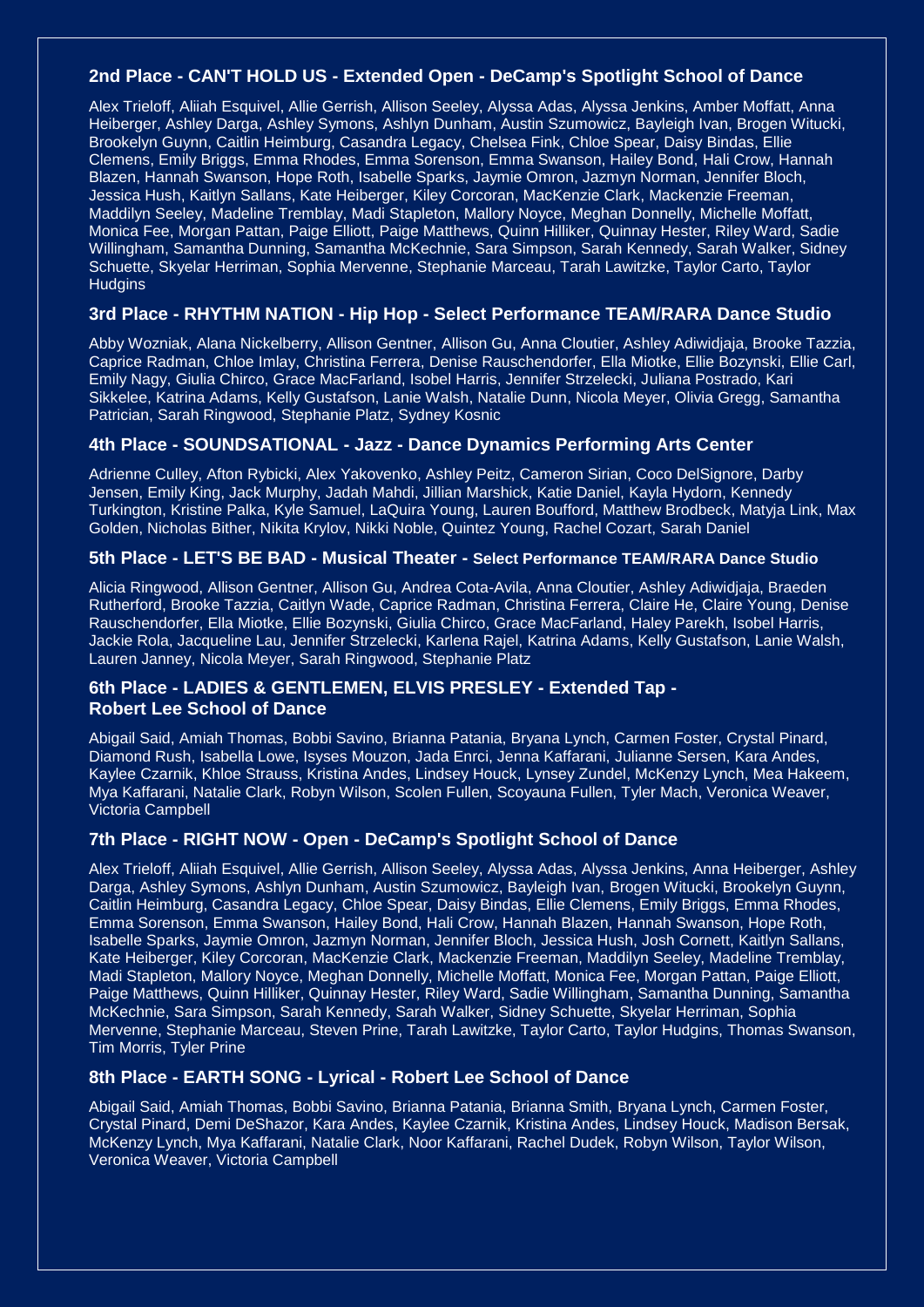#### **9th Place - WALKING ON AIR - Open - Select Performance TEAM/RARA Dance Studio**

Alicia Ringwood, Allison Gentner, Amanda Martin, Anna Cloutier, Ashley Adiwidjaja, Caitlyn Wade, Chloe Imlay, Christina Ferrera, Claire He, Denise Rauschendorfer, Ellie Carl, Emily Nagy, Giulia Chirco, Grace MacFarland, Jackie Rola, Julia Kiseleva, Julia Strzelecki, Karlena Rajel, Lauren Janney, Nicola Meyer, Shannon McGlynn, Stephanie Platz

#### **10th Place - PRETTY GIRL SWAG - Hip Hop - Dance Dynamics Performing Arts Center**

Abbeigh Arndt, Annalise Shore, Coco DelSignore, Emma Kercorian, Grace Whan, Katelyn Cheeseman, Katie Daniel, Kayla Hydorn, Kaylee Turkington, Kennedy Reynolds, Kennedy Turkington, Lacey Kohn, Lauren Boufford, Lilia Zubieta, Marquela Aguilera, Morgan McCowan, Nikki Noble, Sarah Daniel, Sarah Poulos, Suzanne MacDermaid, Taylor Jordan

### **Senior Small Group/Small Group Extended Honor Level**

#### **1st Place - AGYNESS DEYN - Jazz - MDM Dance Project**

Alayna Demetrakeas, Caitlyn O'leary, Emily Bakotich, Haley Duhr, Jennie Angelo, Jennifer Kolpasky, Nicole Jandreski, Samantha Crowley

#### **2nd Place - BANG BANG - Tap - DeCamp's Spotlight School of Dance**

Bayleigh Ivan, Kiley Corcoran, Madi Stapleton, Michelle Moffatt

#### **3rd Place - BERZERK - Hip Hop - MDM Dance Project**

Alayna Demetrakeas, Caitlyn O'leary, Jennie Angelo, Nicole Jandreski, Samantha Crowley

### **Senior Small Group/Small Group Extended Supreme Level**

### **1st Place - PURITY - Lyrical - Underground Dance Company**

Alexandrea Vizzaccaro, Alexis Jendza, Bianca Geric, Christina Sprunk, Emily Forth, Jessica Miesch, MacKenzie Verellen, Madison Calcaterra, Samantha Calcaterra

### **2nd Place - DISCARDED MEN - Jazz - Underground Dance Company**

Alexandrea Vizzaccaro, Alexis Jendza, Bianca Geric, Christina Sprunk, Emily Forth, Jessica Miesch, MacKenzie Verellen, Madison Calcaterra, Samantha Calcaterra

#### **3rd Place - GHOST - Lyrical - Underground Dance Company**

Alexandrea Vizzaccaro, Alexis Jendza, Christina Sprunk, MacKenzie Verellen, Madison Calcaterra, Samantha **Calcaterra** 

#### **4th Place - SHINE - Lyrical - Miss Lore's Dance Rage**

Allison Goss, Caroline Mulvaney, Jordan Sansburn, Mackenzie Nicholas, Madelyn Jacobs, Mattisyn Woods, Michaela Garcia, Morgan Harrison, Sarah Anderson

#### **5th Place - PERSONAL JESUS - Jazz - Miss Lore's Dance Rage**

Allison Goss, Brooke Becker, Chelsea Gillett, Jordan Sansburn, Madelyn Jacobs, Michaela Garcia, Morgan Harrison, Morgan Schafer, Savannah Cousins

#### **6th Place - TOO DARN HOT - Musical Theater - Underground Dance Company**

Alexis Jendza, Chris Clark, Christina Sprunk, Kristine Anderson, Madison Calcaterra, Samantha Calcaterra

#### **7th Place - TURN BACK TIME - Contemporary - Miss Lore's Dance Rage**

Allison Goss, Caroline Mulvaney, Chelsea Gillett, Jade Taylor-Diaz, Katherine Bruck, Mackenzie Nicholas

#### **8th Place - BUSHEL & A PECK - Musical Theater - Underground Dance Company**

Allie Jankowiak, Chris Clark, Kaitlin Brewer, Kristine Anderson, Madie Tortomasi, Madison Genord, Melanie **Edwards**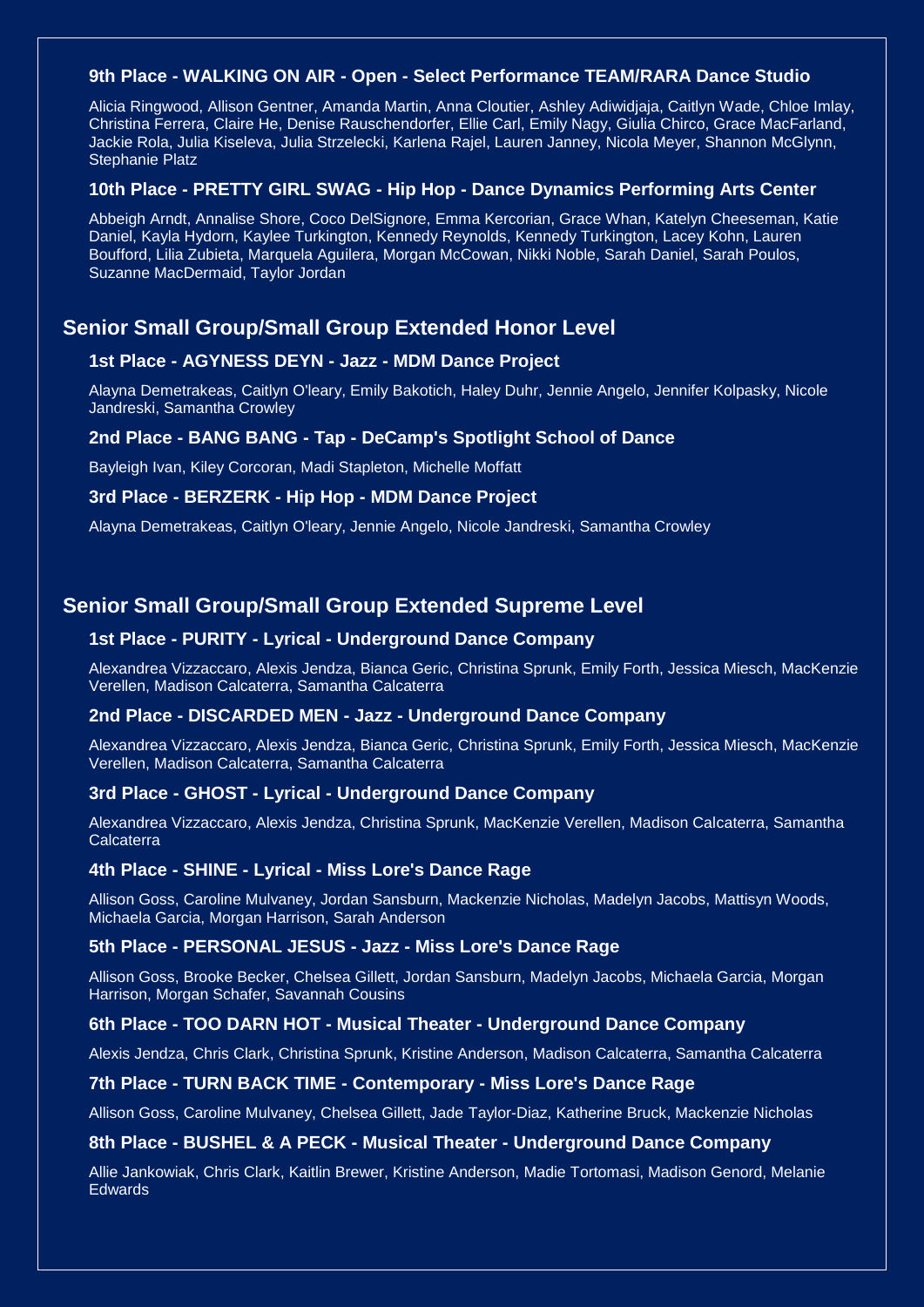### **9th Place - TURNING PAGE - Extended Lyrical - Robert Lee School of Dance**

Brianna Patania, Brianna Smith, Bryana Lynch, Crystal Pinard, Demi DeShazor, Natalie Clark, Robyn Wilson

#### **10th Place - SHAKE IT OUT - Open - Miss Lore's Dance Rage**

Ashley French, Brooke Becker, Charlotte Thill, Jade Taylor-Diaz, Jordyn Mahar, Katherine Bruck, Katy Clifford, Kiersten Anderson , Sarah Anderson

## **Honor Level Special Awards**

### **Choreography Award (Senior)**

### **Jazz Small Group - AGYNESS DEYN - MDM Dance Project - Mark McCleese**

### **Supreme Level Special Awards**

### **Choreography Award (Senior)**

**Jazz Small Group - DISCARDED MEN - Underground Dance Company - Shannon DeBusscher**

### **Senior Large Group/Large Group Extended Supreme Level**

### **1st Place - SAY SOMETHING - Lyrical - Underground Dance Company**

Alexis Jendza, Chris Clark, Christina Sprunk, Gwen Kulin, Heather Misiakowski, Hollie Andrusz, Kaitlin Brewer, Kristine Anderson, MacKenzie Verellen, Madison Calcaterra, Marisa Reiss, Melanie Edwards, Samantha Calcaterra, Shayna Jenkins

### **2nd Place - LIKE A PRAYER - Lyrical - Miss Lore's Dance Rage**

Allison Goss, Anna Stark, Carleigh Plarske, Charlotte Thill, Chelsea Gillett, Jordan Sansburn, Katherine Bruck, Lauryn Ulrey, Lindsay Trahan, Mackenzie Nicholas, Madelyn Jacobs, Malena Facundo, Morgan Harrison, Morgan Schafer, Sara Reilly, Savannah Cousins

#### **3rd Place - PAPERMAN - Lyrical - Dance Dynamics Performing Arts Center**

Adrienne Culley, Afton Rybicki, Alex Yakovenko, Ashley Peitz, Coco DelSignore, Emily King, Jack Murphy, Katie Daniel, Kristine Palka, Kyle Samuel, Matyja Link, Max Golden, Nicholas Bither, Rachel Cozart, Sarah Daniel

### **4th Place - SAVE A LIFE - Contemporary - Miss Lore's Dance Rage**

Allison Goss, Anna Stark, Carleigh Plarske, Chelsea Gillett, Jordan Sansburn, Mackenzie Nicholas, Madelyn Jacobs, Malena Facundo, Michaela Garcia, Morgan Harrison, Morgan Schafer, Sara Reilly, Savannah Cousins

### **5th Place - TOO DARN HOT - Tap - Dance Dynamics Performing Arts Center**

Afton Rybicki, Alex Yakovenko, Ashley Peitz, Coco DelSignore, Emily King, Jack Murphy, Katie Daniel, Kristine Palka, Kyle Samuel, Matyja Link, Max Golden, Nicholas Bither, Rachel Cozart, Sarah Daniel

### **6th Place - KIDDING - Contemporary - Underground Dance Company**

Alexis Jendza, Bailey Reed, Bianca Geric, Chris Clark, Christina Sprunk, Emily Forth, Haley Nardoni, Jadeyn Kuczynski, Jessica Miesch, Kendall Hargreaves, Kristine Anderson, MacKenzie Verellen, Madison Calcaterra, Madison Genord, McKenna Petack, Melanie Edwards, Samantha Calcaterra

#### **7th Place - REVERIE - Pointe - Dance Dynamics Performing Arts Center**

Afton Rybicki, Alex Yakovenko, Coco DelSignore, Darby Jensen, Emily King, Grace Whan, Jack Murphy, Katie Daniel, Kristine Palka, Kyle Samuel, Matyja Link, Nicholas Bither, Noah Susick, Rachel Cozart, Sarah Daniel

### **8th Place - MUSE - Jazz - Underground Dance Company**

Alexis Jendza, Chris Clark, Christina Sprunk, Gwen Kulin, Heather Misiakowski, Hollie Andrusz, Kaitlin Brewer, Kristine Anderson, MacKenzie Verellen, Madison Calcaterra, Marisa Reiss, Melanie Edwards, Samantha Calcaterra, Shayna Jenkins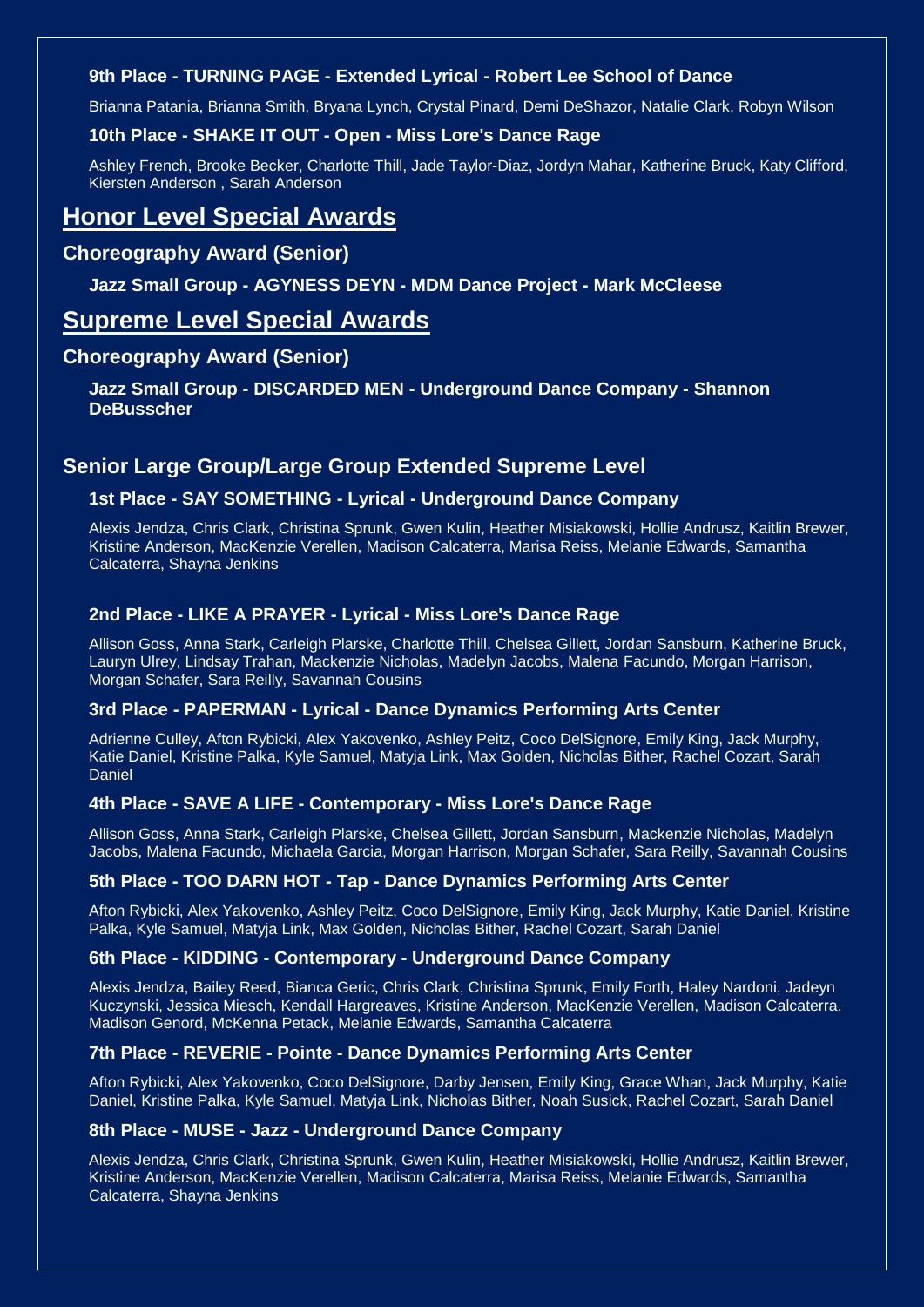### **9th Place - STORY OF OUR LIVES - Lyrical - Underground Dance Company**

Allie Jankowiak, Bryana Sparks, Chris Clark, Crystal Farris, Gabrielle DiBella, Kaitlin Brewer, Madie Tortomasi, Madison Genord, Marissa Zomponti, Melanie Edwards

### **10th Place - WINGS - Jazz - DeCamp's Spotlight School of Dance**

Allison Seeley, Alyssa Adas, Ashley Symons, Brookelyn Guynn, Casandra Legacy, Jazmyn Norman, Jessica Hush, MacKenzie Clark, Mallory Noyce, Morgan Pattan, Sarah Kennedy

## **Supreme Level Special Awards**

### **Choreography Award (Senior)**

### **Lyrical Large Group - PAPERMAN - Dance Dynamics Performing Arts Center - Kelli LaVine**

### **Senior Line/Line Extended/Production Supreme Level**

### **1st Place - I BELIEVE - Lyrical - DeCamp's Spotlight School of Dance**

Allison Seeley, Alyssa Adas, Ashley Darga, Ashley Symons, Bayleigh Ivan, Brookelyn Guynn, Casandra Legacy, Jazmyn Norman, Jessica Hush, Kaitlyn Sallans, Kiley Corcoran, MacKenzie Clark, Madi Stapleton, Mallory Noyce, Michelle Moffatt, Monica Fee, Morgan Pattan, Quinnay Hester, Samantha Dunning, Samantha McKechnie, Sarah Kennedy, Tarah Lawitzke, Taylor Hudgins

### **2nd Place - FUNKDAFIED - Hip Hop - DeCamp's Spotlight School of Dance**

Allison Seeley, Alyssa Adas, Amber Moffatt, Ashley Symons, Bayleigh Ivan, Brogen Witucki, Brookelyn Guynn, Casandra Legacy, Chelsea Fink, Chloe Spear, Jazmyn Norman, Jessica Hush, Kiley Corcoran, MacKenzie Clark, Mackenzie Freeman, Madi Stapleton, Mallory Noyce, Monica Fee, Morgan Pattan, Quinnay Hester, Sarah Kennedy, Tarah Lawitzke

### **3rd Place - WERK WORK - Jazz - Underground Dance Company**

Alexandrea Vizzaccaro, Alexis Abu-Joudeh, Alexis Jendza, Alyssa Brewster , Amy Young, Arley Carrier, Ashley Kibzey, Bianca Geric, Cassidy Andrusz, Chris Clark, Christina Sprunk, Crystal Farris, Elise White, Emily Forth, Gabrielle DiBella, Gwen Kulin, Heather Misiakowski, Hollie Andrusz, Jessica Miesch, Kaitlin Brewer, Katelyn Belanger, Kayla Mandziara, Kristine Anderson, Lexi Nicol, Lexi Spiegel, Lilly Santavicca, MacKenzie Verellen, Madie Tortomasi, Madison Calcaterra, Madison Genord, Marisa Reiss, Marissa Zomponti, McKenna Petack, Melanie Edwards, Morgan Nicol, Samantha Calcaterra, Shayna Jenkins

### **4th Place - MONSTERS - Hip Hop - Dance Dynamics Performing Arts Center**

Adrienne Culley, Afton Rybicki, Alex Yakovenko, Ashley Peitz, Cameron Sirian, Darby Jensen, Emily King, Jack Murphy, Jadah Mahdi, Jared Grimes, Jillian Marshick, Kristine Palka, Kyle Samuel, LaQuira Young, Matthew Brodbeck, Matyja Link, Max Golden, Nicholas Bither, Nikita Krylov, Quintez Young, Rachel Cozart

### **5th Place - THAT POWER - Jazz - DeCamp's Spotlight School of Dance**

Allison Seeley, Alyssa Adas, Ashley Darga, Ashley Symons, Bayleigh Ivan, Brookelyn Guynn, Casandra Legacy, Jazmyn Norman, Jessica Hush, Kaitlyn Sallans, Kiley Corcoran, MacKenzie Clark, Madi Stapleton, Mallory Noyce, Michelle Moffatt, Monica Fee, Morgan Pattan, Quinnay Hester, Samantha Dunning, Samantha McKechnie, Sarah Kennedy, Tarah Lawitzke, Taylor Hudgins

### **Sunday, March 16, 2014**

### **Petite Solo Honor Level**

**1st Place - Emily Krzciok - Acro/Gym - Miss Lore's Dance Rage**

**2nd Place - Kami Box - Musical Theater - Miss Lore's Dance Rage**

**3rd Place - Carli Clark - Open - Miss Lore's Dance Rage**

**4th Place - Chloe Goslin - Jazz - MDM Dance Project**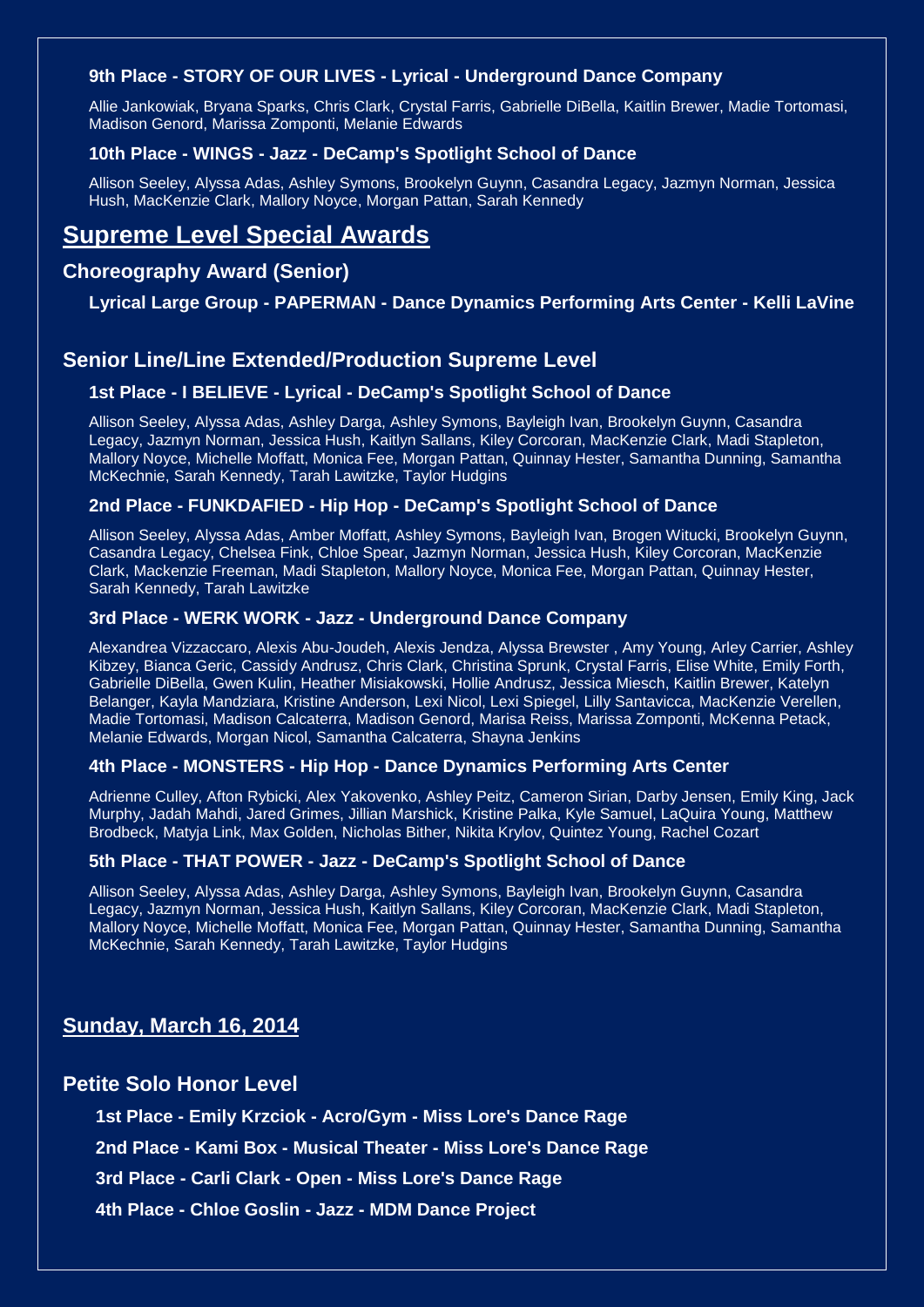**5th Place - Cayla Cataline - Lyrical - Miss Lore's Dance Rage 6th Place - Lily Bauman - Tap - DeCamp's Spotlight School of Dance 7th Place - Abigail Pares - Open - Robert Lee School of Dance Petite Solo Supreme Level 1st Place - Alexis Hadley - Jazz - Juliana's Academy of Dance 2nd Place - Paris Provost - Open - Underground Dance Company 3rd Place - Bianca Ala - Jazz - Underground Dance Company 4th Place - Jillian Puckett - Jazz - Juliana's Academy of Dance 5th Place - Audrey Gabriel - Lyrical - Milford Dance Academy 6th Place - Kadience Westerman - Jazz - Underground Dance Company 7th Place - Libby Naughton - Jazz - Milford Dance Academy Honor Level Special Awards Miss Tribute 2nd Runner Up (Petite) Lily Bauman - DeCamp's Spotlight School of Dance Miss Tribute 1st Runner Up (Petite) Carli Clark - Miss Lore's Dance Rage Miss Tribute Winner (Petite) Emily Krzciok - Miss Lore's Dance Rage Costume 2nd Runner Up (Petite) Emily Krzciok - Miss Lore's Dance Rage Costume 1st Runner Up (Petite) Kami Box - Miss Lore's Dance Rage Costume Winner (Petite) Cayla Cataline - Miss Lore's Dance Rage Supreme Level Special Awards Miss Tribute 2nd Runner Up (Petite) Alexis Hadley - Juliana's Academy of Dance Miss Tribute 1st Runner Up (Petite) Jillian Puckett - Juliana's Academy of Dance Miss Tribute Winner (Petite) Paris Provost - Underground Dance Company Costume 2nd Runner Up (Petite) Alexis Hadley - Juliana's Academy of Dance Costume 1st Runner Up (Petite) Paris Provost - Underground Dance Company**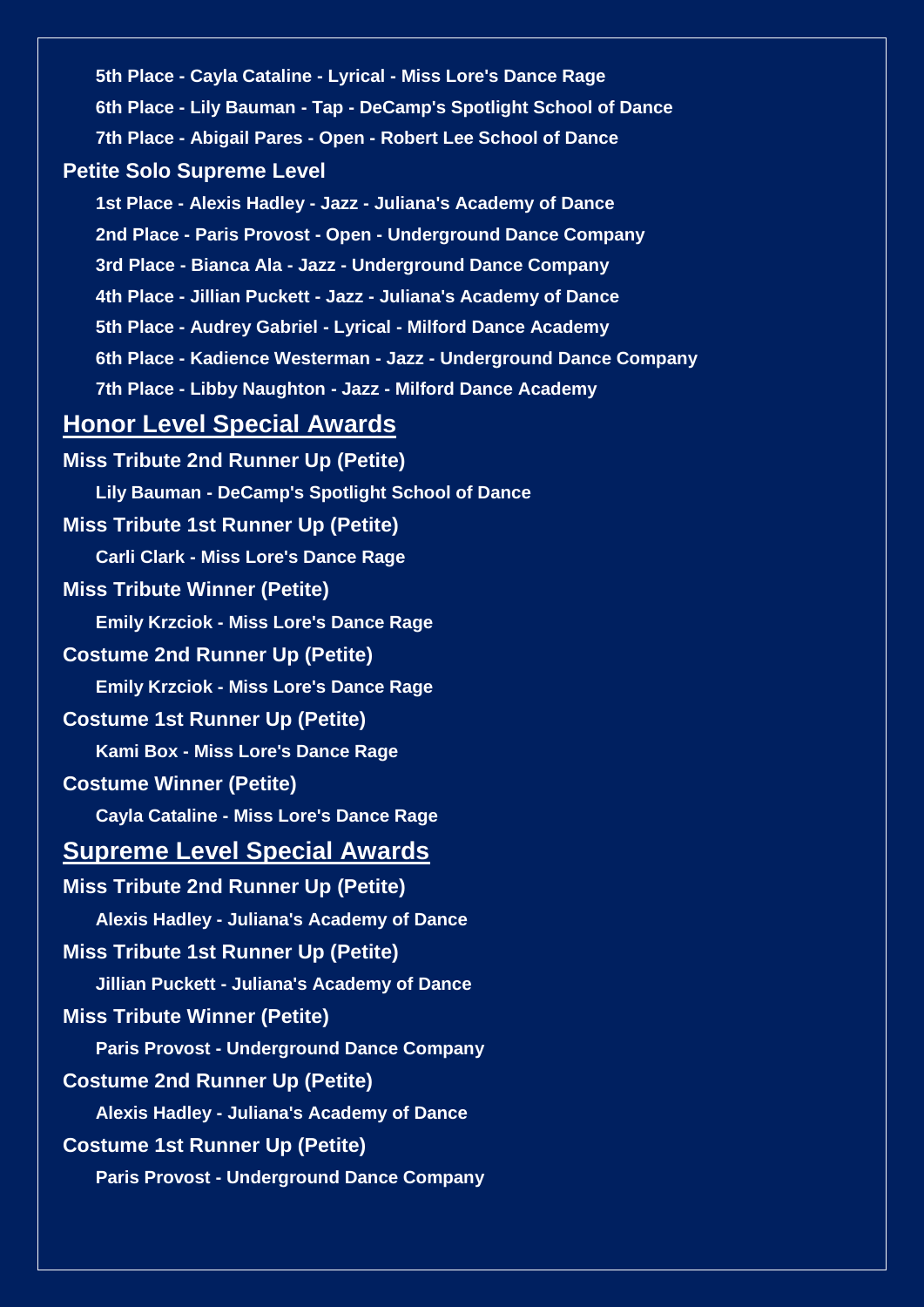### **Costume Winner (Petite)**

**Bianca Ala - Underground Dance Company**

### **Petite Duet/Trios Honor Level**

**1st Place - REACH HIGHER - Lyrical - Juliana's Academy of Dance** Avery Martin, Saige Newcomb, Sophie Harp

**Petite Duet/Trios Supreme Level 1st Place - TIGHTROPE - Open - Miss Lore's Dance Rage** Abby ZenZen, Alyssa Neumann, Sharidyn Antcliff **2nd Place - DYNAMIC DUO - Tap - Milford Dance Academy** Libby Naughton, Olivia Sikina **3rd Place - DO THE JERK - Jazz - Milford Dance Academy** Libby Naughton, Priyanka Patel

### **Junior Solo Honor Level**

**1st Place - Kendall Heldt - Jazz - Juliana's Academy of Dance 2nd Place - Megan Basile - Lyrical - MDM Dance Project 3rd Place - Jena Haw - Jazz - MDM Dance Project 4th Place - Olivia Kiel - Ballet - MDM Dance Project 5th Place - Lila Hodgin - Lyrical - MDM Dance Project 6th Place - Sydney Gringorten - Hip Hop - Juliana's Academy of Dance 7th Place - Jacqueline Anthus - Ballet - MDM Dance Project 8th Place - Carly Ness - Musical Theater - MDM Dance Project 9th Place - Delaney Anderson - Jazz - Juliana's Academy of Dance 10th Place - Sidney Schuette - Jazz - DeCamp's Spotlight School of Dance**

## **Honor Level Special Awards**

**Miss Tribute 2nd Runner Up (Junior) Kendall Heldt - Juliana's Academy of Dance**

**Miss Tribute 1st Runner Up (Junior)**

**Jena Haw - MDM Dance Project**

### **Miss Tribute Winner (Junior)**

**Lila Hodgin - MDM Dance Project**

**Costume 2nd Runner Up (Junior)**

**Carly Ness - MDM Dance Project**

### **Costume 1st Runner Up (Junior)**

**Delaney Anderson - Juliana's Academy of Dance**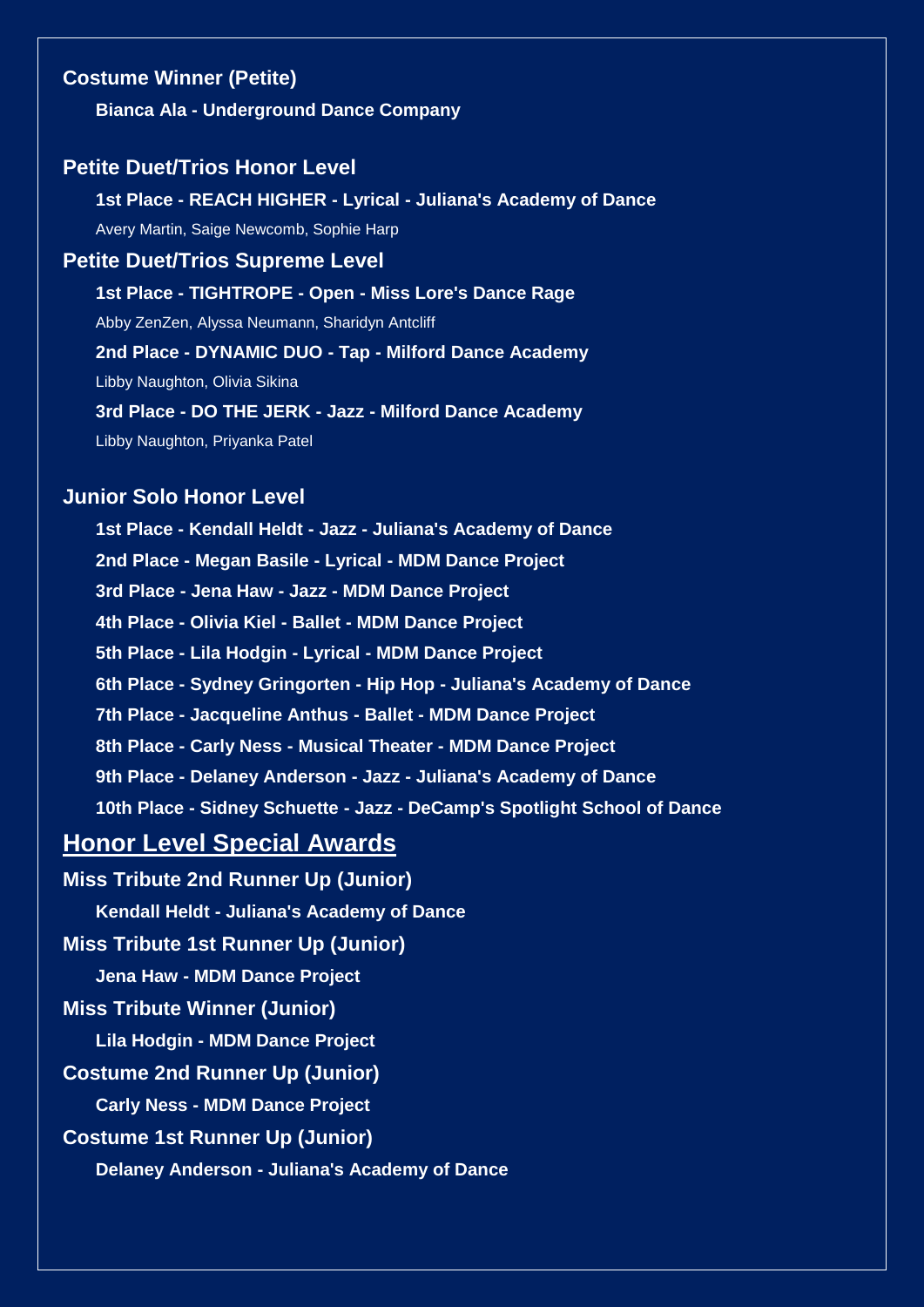| <b>Costume Winner (Junior)</b>                                                  |
|---------------------------------------------------------------------------------|
| Kendall Heldt - Juliana's Academy of Dance                                      |
| <b>Junior Duet/Trios Honor Level</b>                                            |
| 1st Place - MATERIAL GIRLS - Tap - DeCamp's Spotlight School of Dance           |
| Ellie Clemens, Maddilyn Seeley                                                  |
| 2nd Place - SUNSHINE, LOLLIPOPS, AND RAINBOWS - Tap - MDM Dance Project         |
| Carly Ness, Chloe Goslin, Sophia Anthus                                         |
| 3rd Place - PARTY PEOPLE - Jazz - MDM Dance Project                             |
| Erin Paton, Jacqueline Anthus, Sophia Anthus                                    |
| 4th Place - JUMP JIVE WAIL - Tap - Robert Lee School of Dance                   |
| Carmen Foster, Tyler Mach                                                       |
| 5th Place - A LITTLE PARTY - Jazz - MDM Dance Project                           |
| Erin Paton, Marin Luxgrant                                                      |
| <b>Junior Duet/Trios Supreme Level</b>                                          |
| 1st Place - FOLDING CHAIR - Open - Underground Dance Company                    |
| Bailey Reed, Carlee Popa, Elaina Causley                                        |
| 2nd Place - BOM BOM - Open - Milford Dance Academy                              |
| Lydia Lesnew, Molli Langolf                                                     |
| 3rd Place - FOREVER YOUNG - Lyrical - Underground Dance Company                 |
| Haley Schultz, Isabella Ala                                                     |
| 4th Place - SWAGGER JAGGER - Open - Miss Lore's Dance Rage                      |
| Emma Leinberger, Julia Kapala                                                   |
| 5th Place - DANCE WITH ME - Jazz - Miss Lore's Dance Rage                       |
| Grace Anderson, Lauren Taglauer, Madison Elliott                                |
| 6th Place - BOOGIE SHOES - Open - Miss Lore's Dance Rage                        |
| Abby ZenZen, Brock Ritter                                                       |
| 7th Place - CRIPPLED BIRD - Lyrical - Miss Lore's Dance Rage                    |
| Alyssa Hernandez, Ella Yantz, Taylor Lenhard                                    |
| 8th Place - COFFEE IN A CARDBOARD CUP - Musical Theater - Milford Dance Academy |
| Jadyn Sander, Olivia Sikina                                                     |
| 9th Place - PAS DU TRIOS - Ballet - Miss Lore's Dance Rage                      |
| Abby ZenZen, Alyssa Neumann, Hannah Stewart                                     |
| 10th Place - WERQIN' GIRL - Jazz - Milford Dance Academy                        |
| Courtney Yaldoo, Madison McCulloch                                              |
| <b>Teen Solo Honor Level</b>                                                    |

**1st Place - MaKayla Jennings - Lyrical - Juliana's Academy of Dance 2nd Place - Hannah Travelbee - Musical Theater - MDM Dance Project**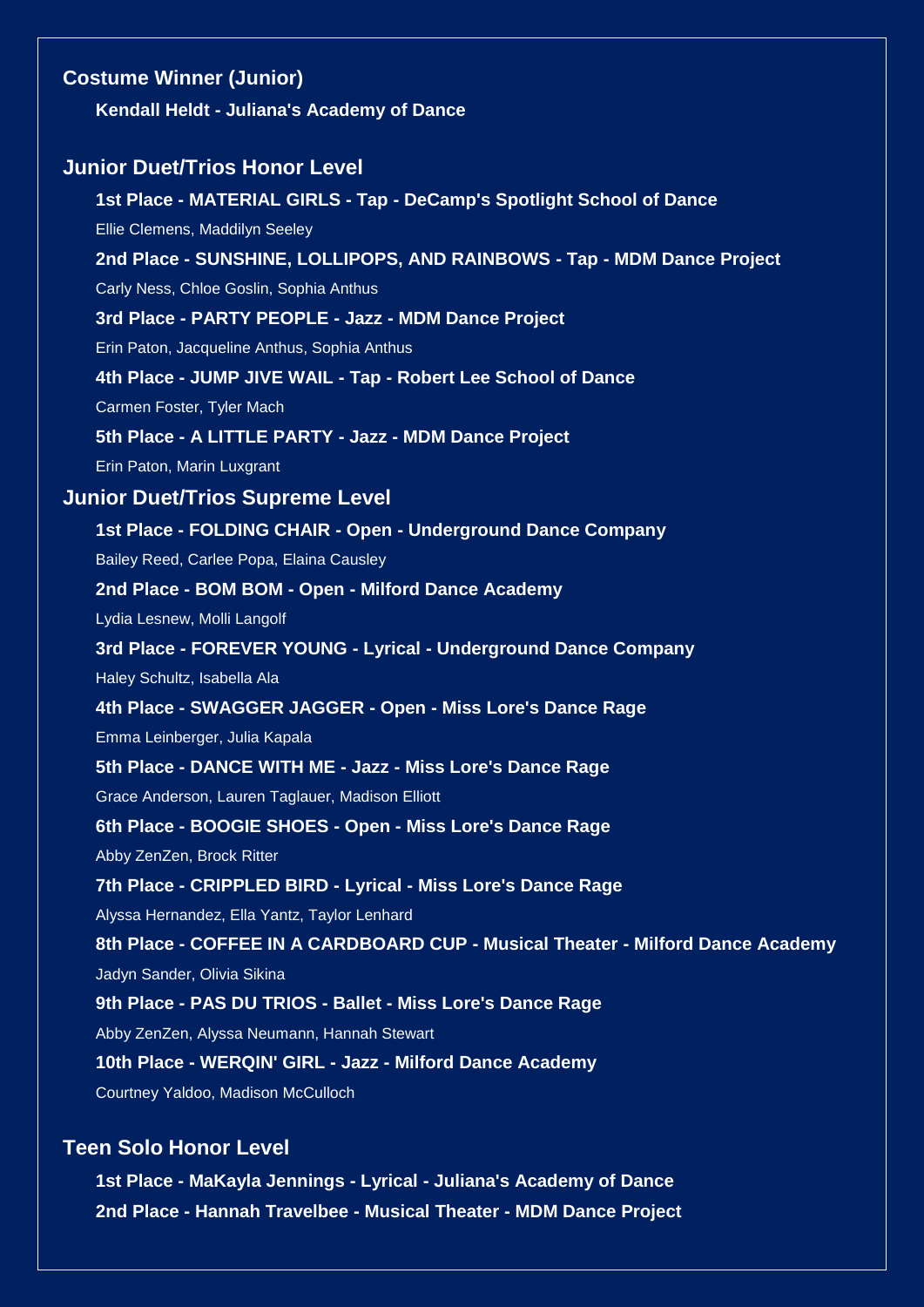**3rd Place - Chloe Heldt - Jazz - Juliana's Academy of Dance 4th Place - Caitlyn O'leary - Contemporary - MDM Dance Project 5th Place - Sophia Mervenne - Jazz - DeCamp's Spotlight School of Dance 6th Place - Hailey Frank - Jazz - Underground Dance Company 7th Place - Nicole Jandreski - Jazz - MDM Dance Project 8th Place - Madeline Sorensen - Musical Theater - MDM Dance Project Teen Solo Supreme Level 1st Place - Hadley Koger - Lyrical - Juliana's Academy of Dance 2nd Place - Amanda Kelly - Contemporary - Juliana's Academy of Dance 3rd Place - Coco DelSignore - Contemporary - Dance Dynamics Performing Arts Center 4th Place - Megan Ulatowski - Lyrical - Juliana's Academy of Dance 5th Place - Gabriella Burke - Lyrical - Juliana's Academy of Dance 6th Place - Lily Massie - Contemporary - Juliana's Academy of Dance 7th Place - Carleigh Plarske - Lyrical - Miss Lore's Dance Rage 8th Place - Hannah Pefley - Contemporary - Juliana's Academy of Dance 9th Place - Morgan Schafer - Contemporary - Miss Lore's Dance Rage 10th Place - McKenna Petack - Contemporary - Underground Dance Company Honor Level Special Awards**

**Miss Tribute 2nd Runner Up (Teen) Chloe Heldt - Juliana's Academy of Dance Miss Tribute 1st Runner Up (Teen) MaKayla Jennings - Juliana's Academy of Dance Miss Tribute Winner (Teen) Hannah Travelbee - MDM Dance Project Costume 2nd Runner Up (Teen) Hannah Travelbee - MDM Dance Project Costume 1st Runner Up (Teen) Nicole Jandreski - MDM Dance Project Costume Winner (Teen) Caitlyn O'leary - MDM Dance Project Supreme Level Special Awards Mr. Tribute 1st Runner Up (Teen) Alex Yakovenko - Dance Dynamics Performing Arts Center Mr. Tribute Winner (Teen) Kevin Wang - Juliana's Academy of Dance**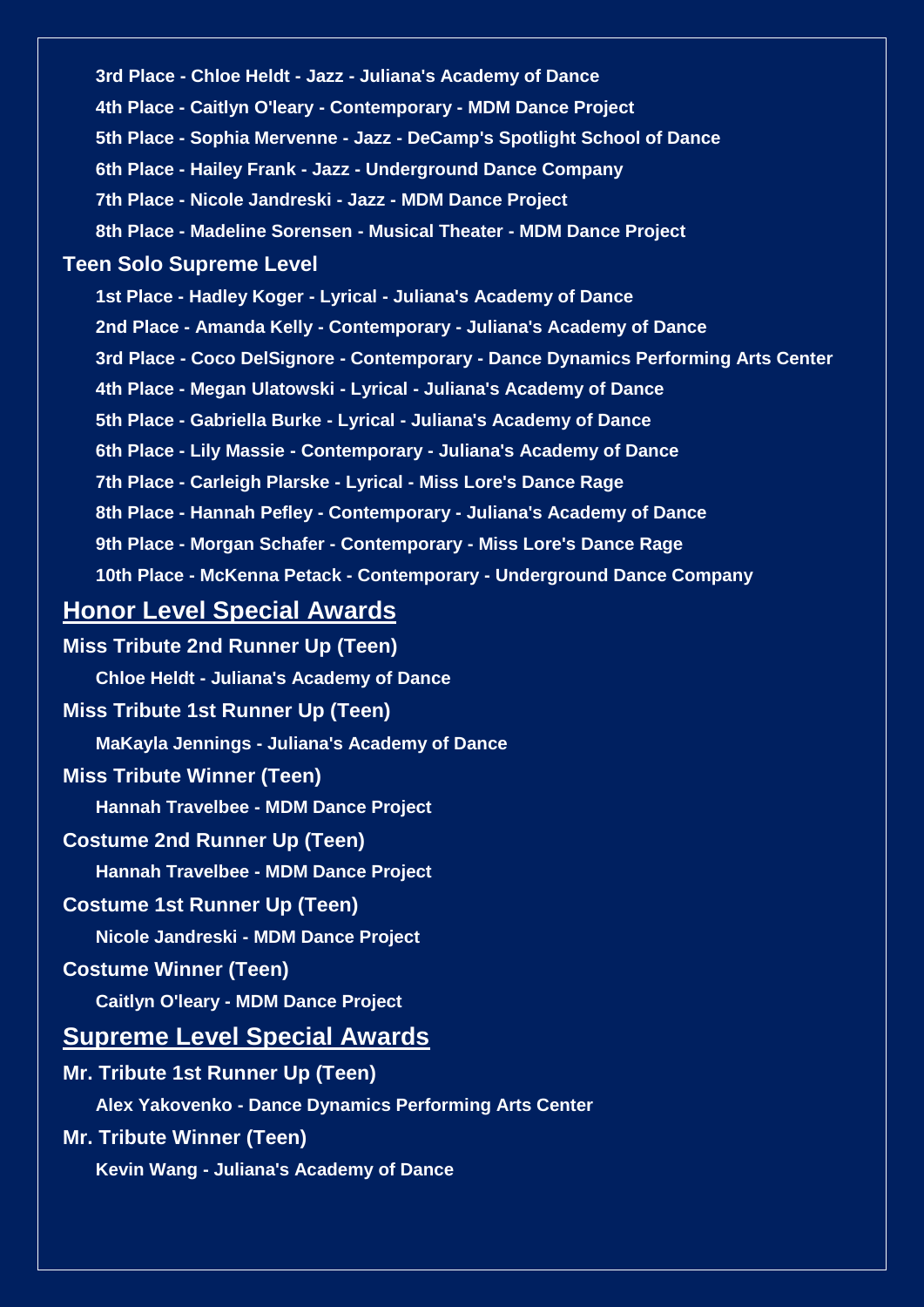| <b>Miss Tribute 2nd Runner Up (Teen)</b>                                                                 |
|----------------------------------------------------------------------------------------------------------|
| Gabriella Burke - Juliana's Academy of Dance                                                             |
| <b>Miss Tribute 1st Runner Up (Teen)</b>                                                                 |
| <b>Coco DelSignore - Dance Dynamics Performing Arts Center</b>                                           |
| <b>Miss Tribute Winner (Teen)</b>                                                                        |
| <b>Hadley Koger - Juliana's Academy of Dance</b>                                                         |
| <b>Costume 2nd Runner Up (Teen)</b>                                                                      |
| Hadley Koger - Juliana's Academy of Dance                                                                |
| <b>Costume 1st Runner Up (Teen)</b>                                                                      |
| <b>Coco DelSignore - Dance Dynamics Performing Arts Center</b>                                           |
| <b>Costume Winner (Teen)</b>                                                                             |
| <b>Kendall Hargreaves - Underground Dance Company</b>                                                    |
| <b>Teen Duet/Trios Honor Level</b>                                                                       |
| 1st Place - WALKING ON AIR - Jazz - DeCamp's Spotlight School of Dance                                   |
| Alyssa Jenkins, Sophia Mervenne                                                                          |
| 2nd Place - DON'T YOU WORRY - Lyrical - DeCamp's Spotlight School of Dance                               |
| Jennifer Bloch, Meghan Donnelly, Taylor Carto                                                            |
| 3rd Place - BREATHE ME - Lyrical - MDM Dance Project                                                     |
| Hannah Travelbee, Samantha Lyszak                                                                        |
| 4th Place - BYE BYE BABY - Jazz - MDM Dance Project                                                      |
| Caitlyn O'leary, Nicole Jandreski                                                                        |
| Teen Duet/Trios Supreme Level                                                                            |
| 1st Place - BELOW MY FEET - Contemporary - Miss Lore's Dance Rage                                        |
| Anna Stark, Carleigh Plarske, Malena Facundo                                                             |
| 2nd Place - GRATEFUL - Contemporary - Underground Dance Company                                          |
| Haley Nardoni, McKenna Petack                                                                            |
| 3rd Place - FEEDBACK - Jazz - Milford Dance Academy                                                      |
| Jaimee Stull, Katie Lakkides, Mackenzie Manley                                                           |
| 4th Place - SECRETS - Open - Underground Dance Company                                                   |
| Alexis Abu-Joudeh, Sarah Cassani                                                                         |
| 5th Place - MERCY - Tap - Robert Lee School of Dance                                                     |
| Bobbi Savino, Veronica Weaver<br>6th Place - U MAKE ME WANNA - Jazz - DeCamp's Spotlight School of Dance |
| Allison Seeley, Ashley Symons, MacKenzie Clark                                                           |
| 7th Place - SING SING SING - Tap - Underground Dance Company                                             |
| Bryana Sparks, Madison Genord                                                                            |
|                                                                                                          |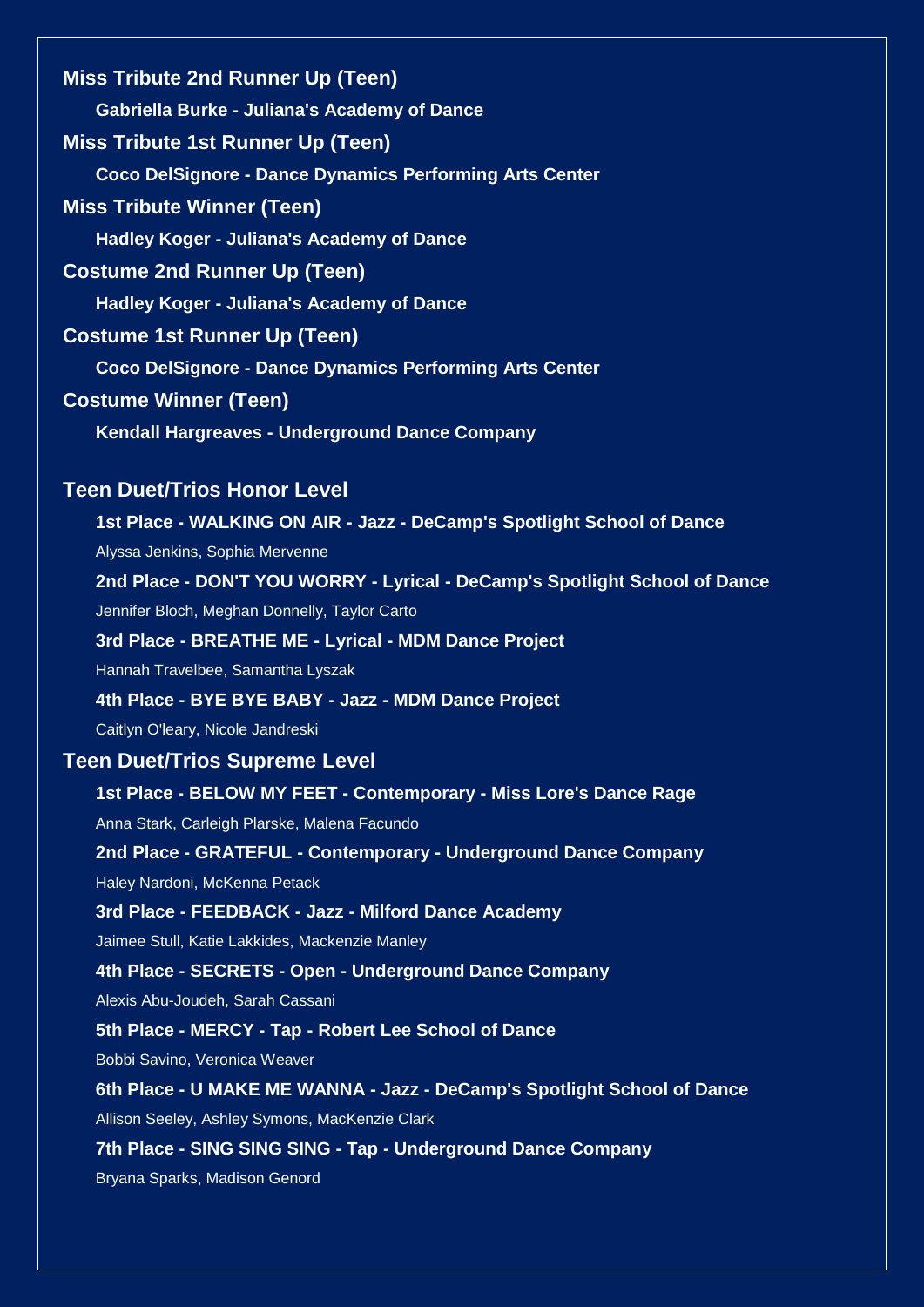**8th Place - SCREAM AND SHOUT - Jazz - DeCamp's Spotlight School of Dance** Brookelyn Guynn, Jazmyn Norman, Quinnay Hester **9th Place - POP, DROP & ROLL - Jazz - Robert Lee School of Dance** Bobbi Savino, Lindsey Houck, Mya Kaffarani **10th Place - JELLY'S JAM - Tap - Perry Woodard School of Dance** Breanna Weber, Jakob Weber

### **Senior Solo Honor Level**

**1st Place - Jennifer Kolpasky - Tap - MDM Dance Project 2nd Place - Emily Bakotich - Musical Theater - MDM Dance Project 3rd Place - Samantha Crowley - Contemporary - MDM Dance Project Senior Solo Supreme Level 1st Place - Annelise Ritacca - Jazz - Juliana's Academy of Dance 2nd Place - Riley Cornacchini - Lyrical - Juliana's Academy of Dance 3rd Place - Jack Murphy - Contemporary - Dance Dynamics Performing Arts Center 4th Place - Allison Goss - Contemporary - Miss Lore's Dance Rage 5th Place - Chelsea Gillett - Contemporary - Miss Lore's Dance Rage 6th Place - Mackenzie Nicholas - Lyrical - Miss Lore's Dance Rage 7th Place - Jessica Miesch - Lyrical - Underground Dance Company 8th Place - Sydney Brooks - Contemporary - Juliana's Academy of Dance 9th Place - Amy Schwartz - Contemporary - Juliana's Academy of Dance**

**10th Place - Alexandrea Vizzaccaro - Lyrical - Underground Dance Company**

## **Honor Level Special Awards**

**Miss Tribute 2nd Runner Up (Senior) Emily Bakotich - MDM Dance Project Miss Tribute 1st Runner Up (Senior) Samantha Crowley - MDM Dance Project Miss Tribute Winner (Senior) Jennifer Kolpasky - MDM Dance Project Costume 2nd Runner Up (Senior) Emily Bakotich - MDM Dance Project Costume 1st Runner Up (Senior) Jennifer Kolpasky - MDM Dance Project Costume Winner (Senior) Samantha Crowley - MDM Dance Project**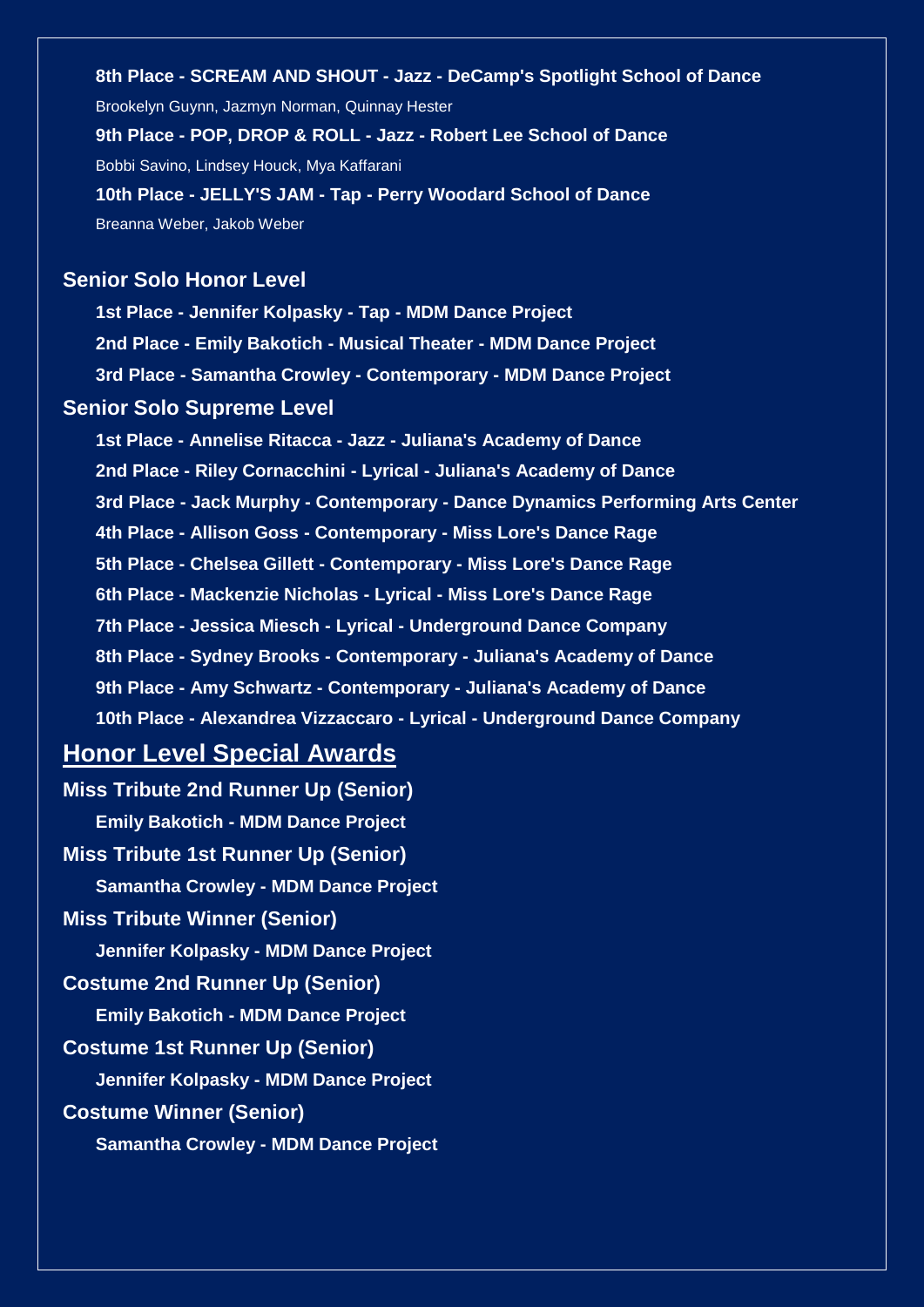# **Supreme Level Special Awards**

| <b>Mr. Tribute 2nd Runner Up (Senior)</b>                                    |  |
|------------------------------------------------------------------------------|--|
| <b>Chris Clark - Underground Dance Company</b>                               |  |
| <b>Mr. Tribute 1st Runner Up (Senior)</b>                                    |  |
| Kyle Samuel - Dance Dynamics Performing Arts Center                          |  |
| <b>Mr. Tribute Winner (Senior)</b>                                           |  |
| <b>Jack Murphy - Dance Dynamics Performing Arts Center</b>                   |  |
| <b>Miss Tribute 2nd Runner Up (Senior)</b>                                   |  |
| Amy Schwartz - Juliana's Academy of Dance                                    |  |
| <b>Miss Tribute 1st Runner Up (Senior)</b>                                   |  |
| <b>Annelise Ritacca - Juliana's Academy of Dance</b>                         |  |
| <b>Miss Tribute Winner (Senior)</b>                                          |  |
| <b>Riley Cornacchini - Juliana's Academy of Dance</b>                        |  |
| <b>Costume 2nd Runner Up (Senior)</b>                                        |  |
| <b>Allison Goss - Miss Lore's Dance Rage</b>                                 |  |
| <b>Costume 1st Runner Up (Senior)</b>                                        |  |
| Amy Schwartz - Juliana's Academy of Dance                                    |  |
| <b>Costume Winner (Senior)</b>                                               |  |
| Alexandrea Vizzaccaro - Underground Dance Company                            |  |
|                                                                              |  |
| <b>Senior Duet/Trios Supreme Level</b>                                       |  |
| 1st Place - SOUND OF SILENCE - Lyrical - Miss Lore's Dance Rage              |  |
| Mackenzie Nicholas, Sarah Anderson                                           |  |
| 2nd Place - COLD HEARTED SNAKE - Jazz - Juliana's Academy of Dance           |  |
| Annelise Ritacca, Sydney Brooks                                              |  |
| 3rd Place - ANIMAL - Open - Miss Lore's Dance Rage                           |  |
| Allison Goss, Chelsea Gillett, Jordan Sansburn                               |  |
| 4th Place - IN THIS SHIRT - Lyrical - Underground Dance Company              |  |
| Alexandrea Vizzaccaro, Jessica Miesch                                        |  |
| 5th Place - FALLIN' - Jazz - Miss Lore's Dance Rage                          |  |
| Madelyn Jacobs, Michaela Garcia, Morgan Harrison                             |  |
| 6th Place - TROUBLE - Musical Theater - Underground Dance Company            |  |
| Christina Sprunk, Samantha Calcaterra                                        |  |
| 7th Place - LOVE & WAR - Contemporary - Underground Dance Company            |  |
| Chris Clark, Kristine Anderson                                               |  |
| 8th Place - CRAZY IN LOVE - Open - Select Performance TEAM/RARA Dance Studio |  |
| Allison Gu, Jackie Rola                                                      |  |